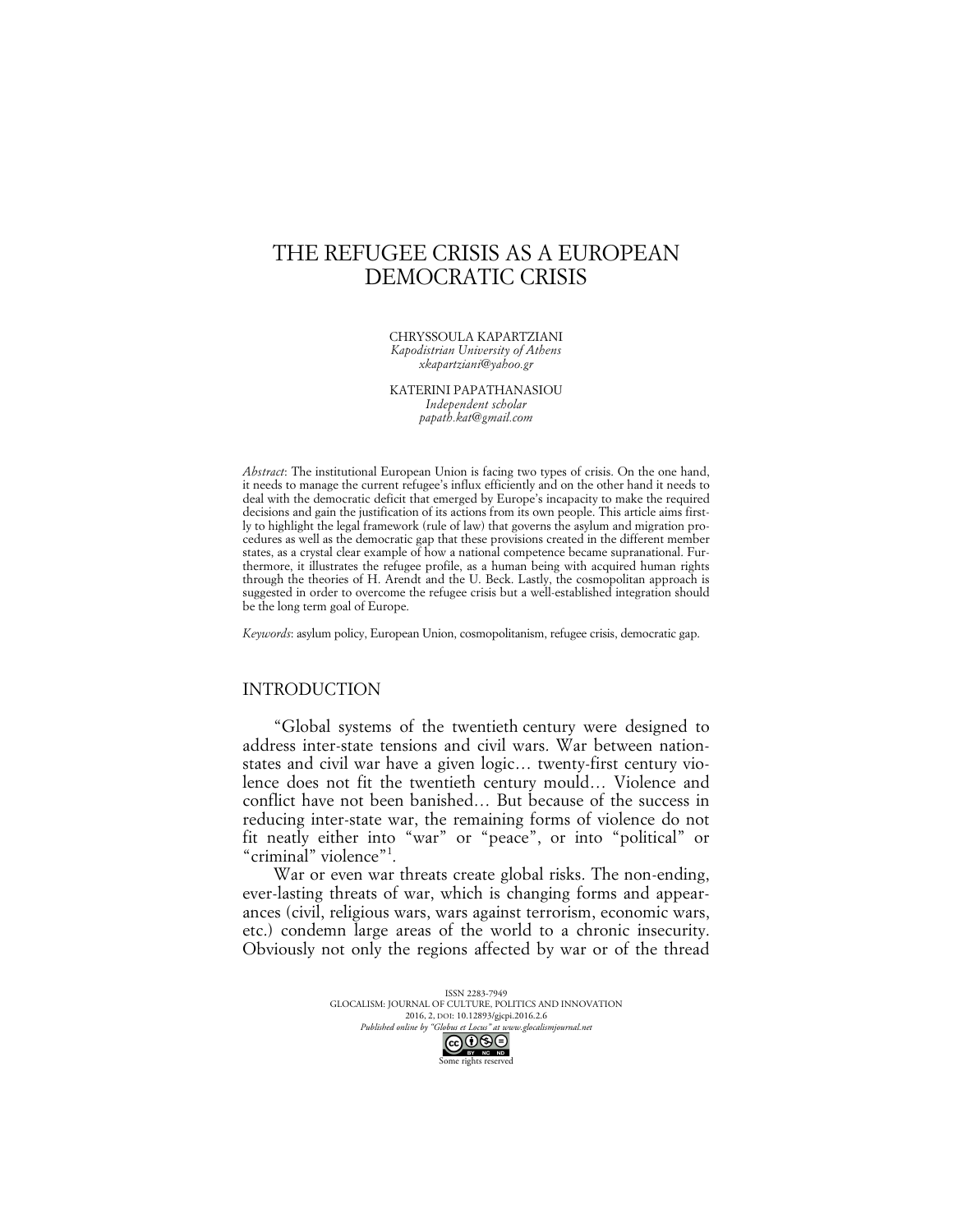thereof are dealing with chronic insecurity and instability but also their neighbouring regions and those who are dealing with the humanitarian aspect of war. The resulting refugee flows of innocent civilians have profound consequences, not only for the individuals directly affected but also for the communities that are hosting them.

Various terms have been used to conceptualise contemporary conflict – wars among the people, wars of the third kind, hybrid wars, privatised wars, post-modern wars as well as 'new wars' (Duffield 2001; Eppler 2002; Hables Gray 1997; Hoffman 2007; Holsti 1996; Kaldor 2012; Munkler 2005; Smith 2005; Snow 1996; Van Creveld 1991). In theory the criticism arises with the definition of new wars <sup>2</sup> and the debate if they are actually new or not. However, what is still lacking in the debate is the demand for a cosmopolitan political response. In the end, policing, the rule of law, justice mechanisms and institution-building depend on the spread of norms at local, national and global levels. And norms are constructed both through scholarship and public debate. If we are to reconceptualise political violence as "new war" or crime and the use of force as cosmopolitan law enforcement rather than war-fighting, then we have to be able to challenge the claims of those who conceptualise political violence as "old war", and this can only be done through critical publicly-engaged analysis (Caldor 2013). The engagement of the public in the democratic western societies sounds more like a theoretic exercise rather than a pragmatic scenario. The reason for that is the fact that the changes in the international chessboard are happening so fast and most of the times too distantly in order for the people to process them. On the other hand, the modern way of living is promoting globality and mobility in areas of working, styling, travelling but at the same time it widens the relationship between the people and the commons in one area.

For this engagement determined and goal oriented actioners are required but in parallel the collapse of global financial markets, climate change, wars, as well as transnational conflicts is happening and affect everyone, every region and every person simultaneously. Thus, in a way these global problems create a common global risk and endow each country with a global common interest to minimise it. Global problems share global solutions and require global cooperation. This is the reason why the

> ISSN 2283-7949 GLOCALISM: JOURNAL OF CULTURE, POLITICS AND INNOVATION 2016, 2, DOI: 10.12893/gjcpi.2016.2.6<br>nline by "Globus et Locus" at www.glocalismiournal net *Published online by "Globus et Locus" at www.glocalismigues*  $\bigodot$

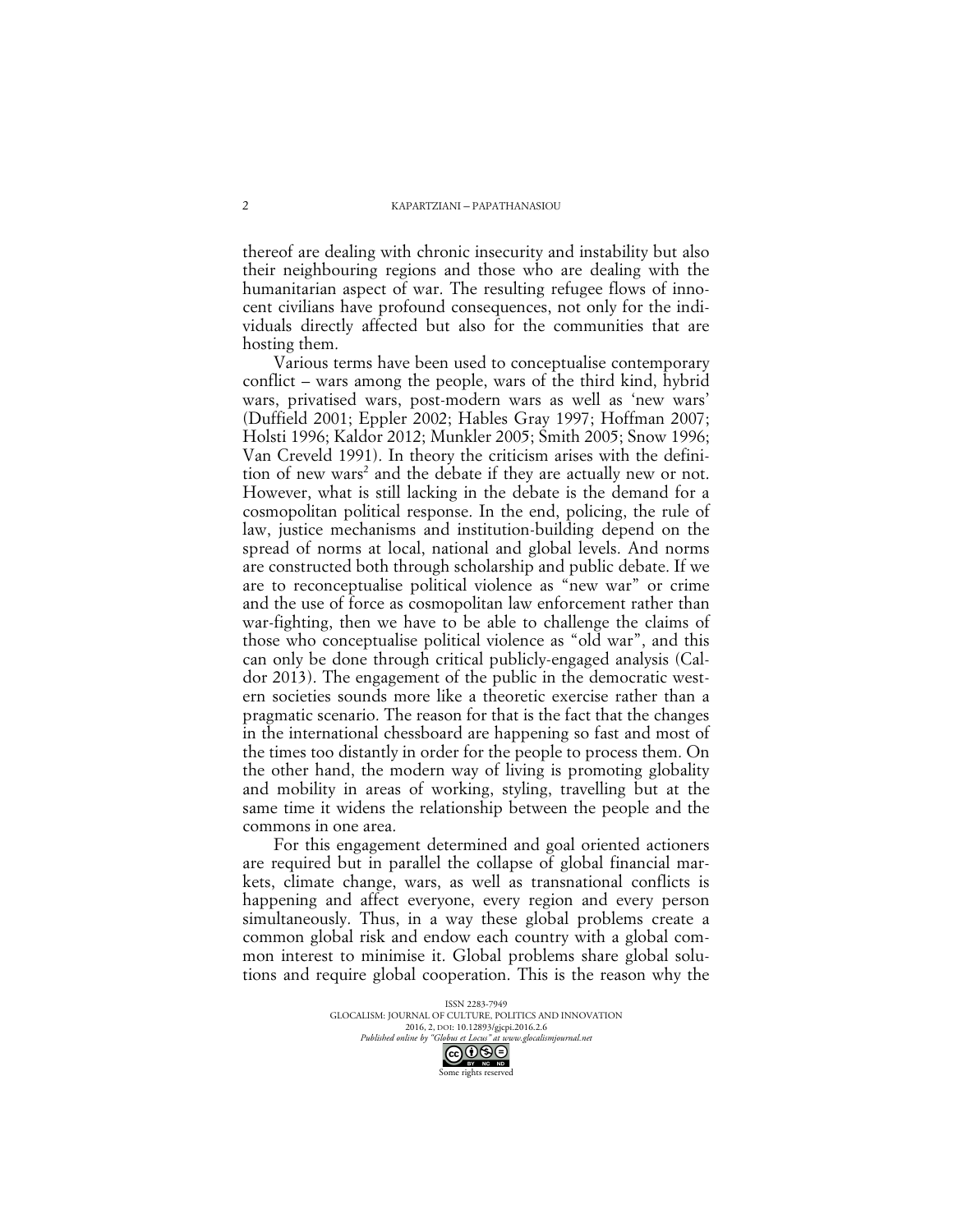"principle of globality", a growing consciousness of global interconnections should be more present than ever (Albrow 1996). How relevant is this in today's Europe?

According to Ulrich Beck (2002: 39-55),

We should seize the opportunity to reconcile the European political project as an experiment in the building of cosmopolitan states and we could envision a Cosmopolitan Europe whose political force would emerge directly not only out of the worldwide struggle against terrorism, ecological and financial risks, but also out of both the affirmation and taming of European national complexity (...). Cosmopolitan states emphasise the necessity of solidarity with foreigners both inside and outside the national borders. They do this by connecting selfdetermination with responsibility for (national and no national) Others. It is not a matter of limiting or negating self-determination from its national cyclopean vision and connecting it to the world's concerns. Cosmopolitan states struggle not only against terror, but against the causes of terror. They seek to regain and renew the power of politics to shape and persuade, and they do this by seeking the solution of global problems that are even now burning humanity's fingertips but which cannot be solved by individual nations on their own. When we set out to revitalise and transform the state in a cosmopolitan state, we are laying the groundwork for international cooperation on the basis of human rights and global justice.

Dealing with chronic insecurity, such as the aforementioned, requires a difficult process of minimising all types of violence and establishing an enforceable rule of law as well as justice mechanisms (judicial system, policymaking, citizen's movements and community involvement). A rule of law is necessary both to provide space for politics based on trust and reasoning rather than fear and insecurity, as well as to shift from a predatory conduct of violence to a context where it is possible to find legitimate ways of making a living. In situations where the state and domestic law is weak, then international law should, in principle, come into play along with strong justice mechanisms (Caldor 2012). No one can claim that modern Europe has inadequate legislation and policies in place capable of tackling the current refugee crisis as in more detail in section B (The rule of law) will be highlighted. However, the rest of its justice mechanisms (citizen's movements and community involvement) are atrophic. And that's exactly what prevents its people from seeing the global problem as local.

"Europe's 2015 started and ended with terrorist attacks in Paris, which had spill over effects in Belgium and several other European Union (EU) Member States" (Papademetriou 2015).

> ISSN 2283-7949 GLOCALISM: JOURNAL OF CULTURE, POLITICS AND INNOVATION 2016, 2, DOI: 10.12893/gjcpi.2016.2.6<br>nline by "Globus et Locus" at www.glocalismiournal.net *Published online by "Globus et Locus" at www.glocalismigues*  $\bigodot_{\text{BV}} \bigodot_{\text{NC}} \bigodot_{\text{ND}}$ Some rights reserved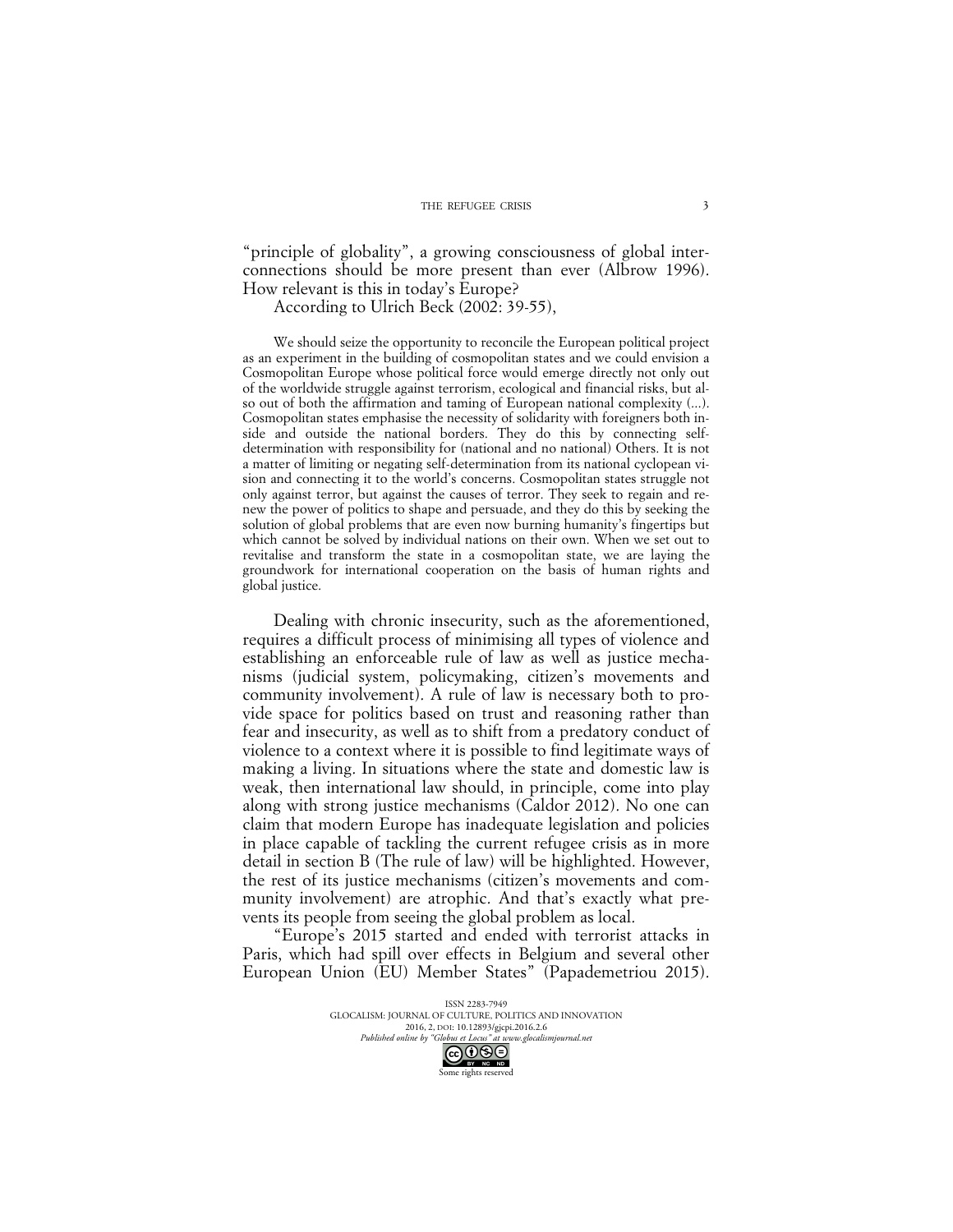#### KAPARTZIANI – PAPATHANASIOU

Greece in particular, is experiencing since 2015 a migration crisis, dealing with the largest mass influx of people, who crossed or tried to cross the European soil, since the end of World War II. Families have been uprooted, family members are displaced, hundreds of lives have been lost, and continual flows of asylum seekers appearing on Greece's – Europe's doorsteps, seeking a life away from the howl of war. Notwithstanding the fact that Greece is confronting the worst economic crisis of its modern times, public anxiety has risen and everyone can understand how vulnerable and insecure this additional crisis makes both the Greek citizens and the refugees. Therefore, Greece cannot tackle this crisis without external help, namely the cooperation of European and other regions is necessary and inevitable.

The aim of this article is to highlight Europe's fragile democratic conduct in the current refugee crisis. The first part is focusing on the legislative aspect, while the second one on the sociopolitical.

## THE RULE OF LAW: INTERNATIONAL LAW

"Law creates rights. It doesn't merely define them; it creates them. Without law, one may what he can. With law, one can only that which he may" (Hamill 1917: 1). The foundation of international law stems out of the agreement on the rules of war and peace. In the period of ancient and medieval empires, it had a very narrow scope but when national states were created the ideas of sovereignty and legal equality of all states (Grotius 1625) were respected in international disputes in order to reach an agreement. However, international law was significantly developed because of the new war laws that the new warfare during the World Wars resulted. Several treaties were concluded between mostly the western states, but it was only after the end of WWII, when problems like restoration of boundaries, care of refugees, and administration of the territory of the defeated enemy needed to be addressed by a more solid agreement and body. The United Nations were formed as an intergovernmental organisation in 1945 where all major colonial countries were represented. Among others the Charter of the International Military Tribunal was adopted in

> ISSN 2283-7949 GLOCALISM: JOURNAL OF CULTURE, POLITICS AND INNOVATION 2016, 2, DOI: 10.12893/gjcpi.2016.2.6<br>nline by "Globus et Locus" at www.glocalismiournal net *Published online by "Globus et Locus" at www.glocalismigues*  $\overline{\text{CC}}$

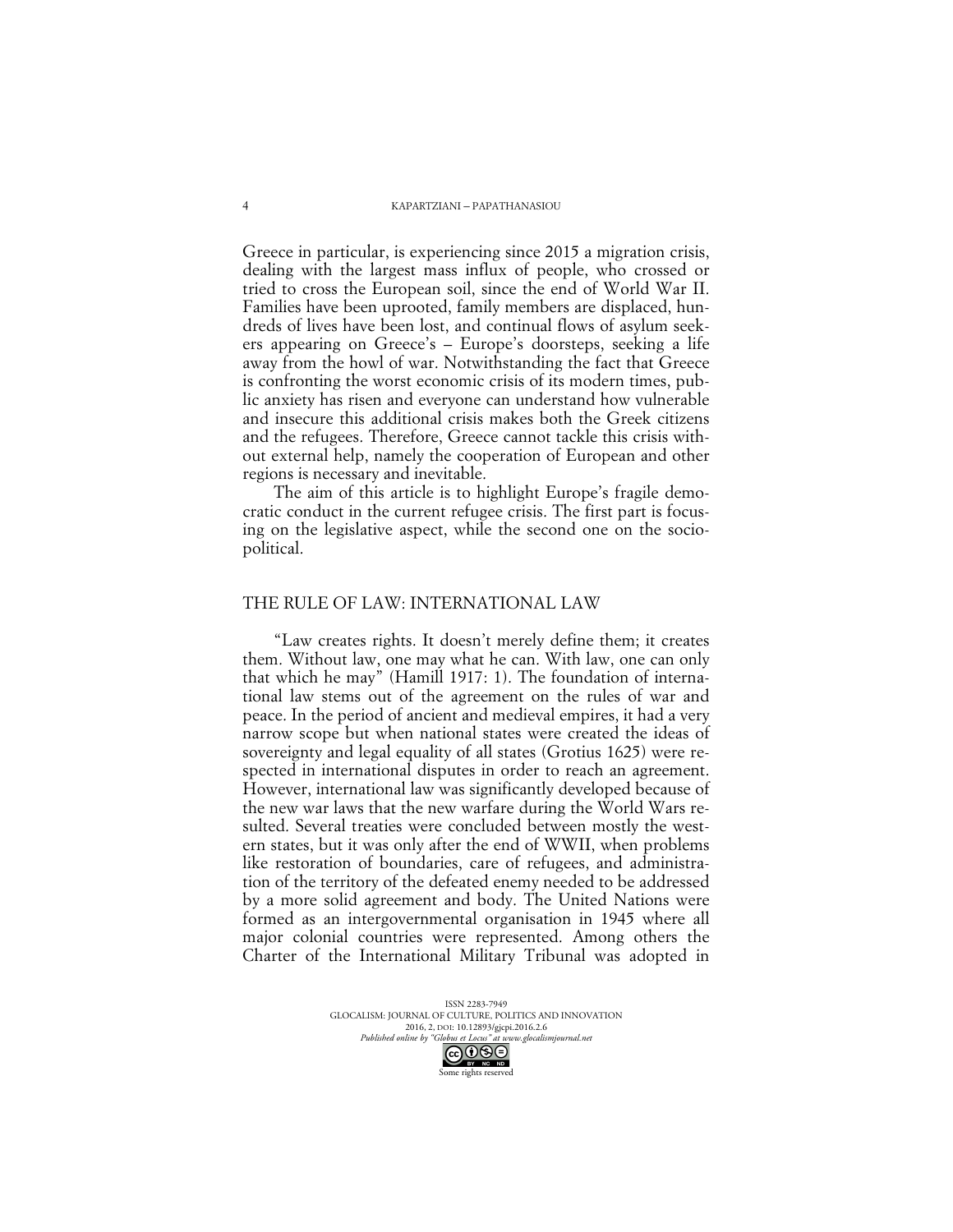which the definition and the punishment of war crimes was regulated.

One of the principal goals of the UN is the protection of human rights<sup>3</sup> as the Universal Declaration of Human Rights, which was adopted in 1948 underpinned. Despite this, it is worth to be mentioned that the idea of human rights is not universal and that human rights do not necessarily exist in every society or advanced civilisation. The years after the WWII were characterised by a burst of conventions and agreement conclusions usually initiated by the western states in order to "make the world safe for democracy" (as U.S. President William Howard Taft said when he announced the League to Enforce Peace).

The war refugees were the future asylum seekers and this forced discussion among states that lead to the Geneva Convention in 1951. Notwithstanding the fact that the Convention and the New York Protocol of 1968 can be considered out-dated as they do not cover the contemporary refugee situations it remains the cornerstone legislation regarding asylum and immigration policy and as the UNCHR stated in the European Commission Lisbon conference on the 15-16 June "it is a unique declaration by the 139 States Parties of their commitment to uphold and protect the rights of some of the world's most vulnerable and disadvantaged".

A refugee, according to the Convention, is someone who is unable or unwilling to return to their country of origin owing to a well-founded fear of being persecuted for reasons of race, religion, nationality, membership of a particular social group, or political opinion. Further, it should be noted that refugees lawfully staying in a territory of a signatory party are accorded the same treatment and rights as the nationals in the areas of access to justice (Chapter II), gainful employment (Chapter III), welfare like housing, education (Chapter IV) and administrative measures such as freedom of movement within the territory, travel documents, naturalization etc. (Chapter V).

Nevertheless, the 1951 Convention is reasonably criticised because it provides a so called single solution of asylum and it is not flexible enough to deal with complex issues and to protect the new refugees like those fleeing from ethnic violence for example in Bosnia or Kosovo, or those women who face gender-based persecution. Thus, it has no mechanism for mass influx and it does

> ISSN 2283-7949 GLOCALISM: JOURNAL OF CULTURE, POLITICS AND INNOVATION 2016, 2, DOI: 10.12893/gjcpi.2016.2.6<br>nline by "Globus et Locus" at www.glocalismiournal.net *Published online by "Globus et Locus" at www.glocalismigues*

Some rights reserved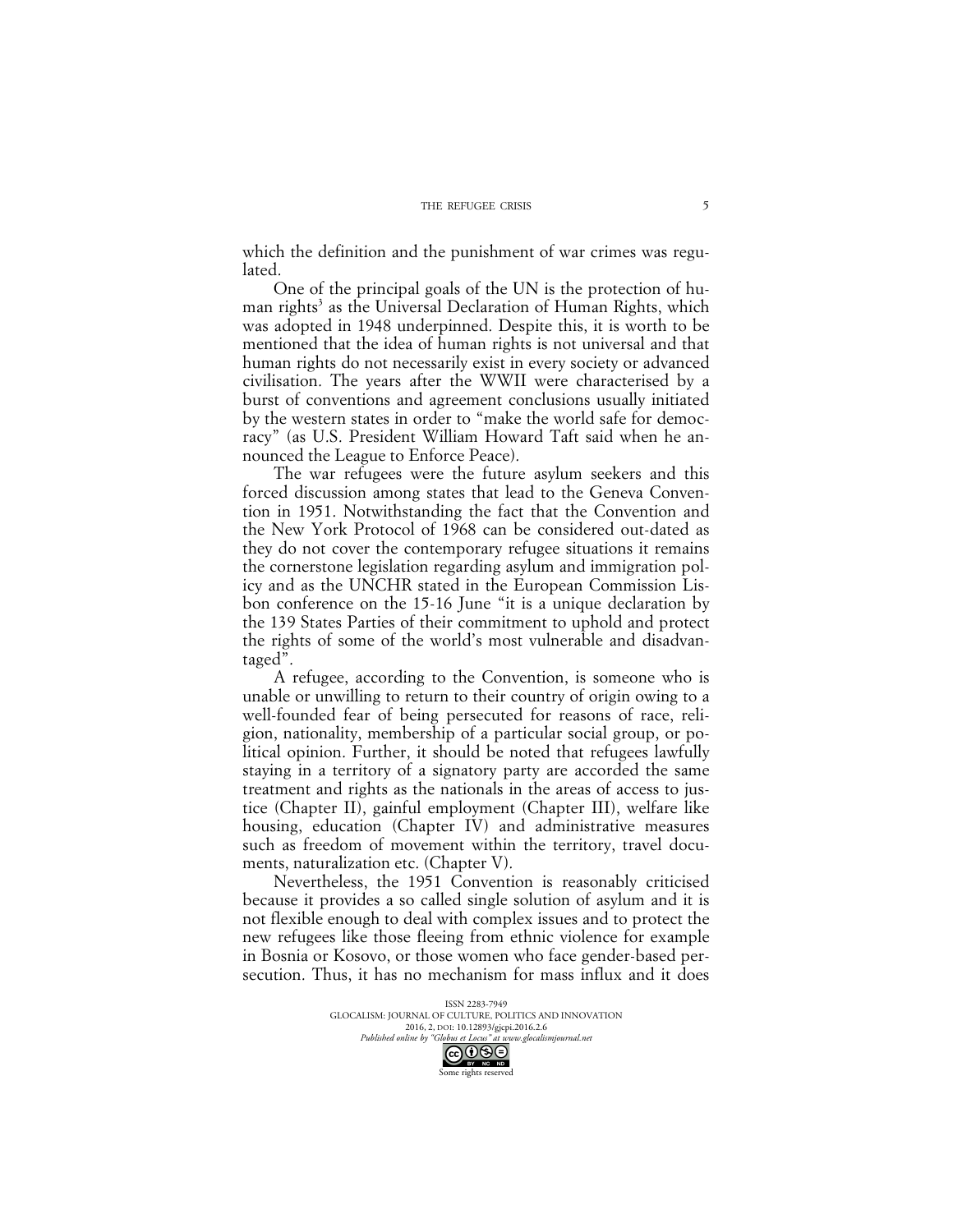not impose any burden sharing between states (based on their capacity)<sup>4</sup>.

# EU FRAMEWORK

Although the Convention was the incarnation of the European democratic values as they were stipulated after the WW II, the Member States of the European Union decided to cooperate on asylum and migration matters only in the late 90's. Since 1980 a modest development in the 3<sup>rd</sup> Pillar of "Justice and Home Affairs" has occurred because it falls under national competences but in 1999 at the Tampere European Council, they recognised the advantage of a "Common European Asylum System (CEAS)" (Kaunert and Leonard 2012: 7-13).

Since the 9/11 attack the U.S developed a "securitised approach (J. Huysmans 2000; J. Parkin 2013), which links migration and movement to evils such as transnational organised crime and terrorism (Mitsilegas 2012: 3-60)". Consequently, this had a significant impact on the European security and migration policies (in other words open and close border policies). Therefore, we observe two centrifugal actions from the European institutions side. On the one hand the basic legislation mainly in form of directives concerning the minimum standards on the asylum procedures is in force and needs transformation into national law, whereas on the other hand i.e. the establishment of VIS (European visa system), EURODAC (EU fingerprints biometric database), the empowerment of FRONTEX, Europol, Eurojust are signs that the MS have transferred gradually the competencies of migration and border control from a national to a supranational level.

European Migration Policy as of today according to the Commission's factsheet<sup>5</sup>

includes policies on legal migration, irregular migration, borders, visa, a Common European Asylum System and the external dimension. In addition, the European Union has an Asylum, Migration and Integration Fund to support Member States with the efficient management of migration flows and the implementation, strengthening and development of a common European approach to asylum and immigration<sup>6</sup>.

> ISSN 2283-7949 GLOCALISM: JOURNAL OF CULTURE, POLITICS AND INNOVATION 2016, 2, DOI: 10.12893/gjcpi.2016.2.6<br>nline by "Globus et Locus" at www.glocalismiournal.net

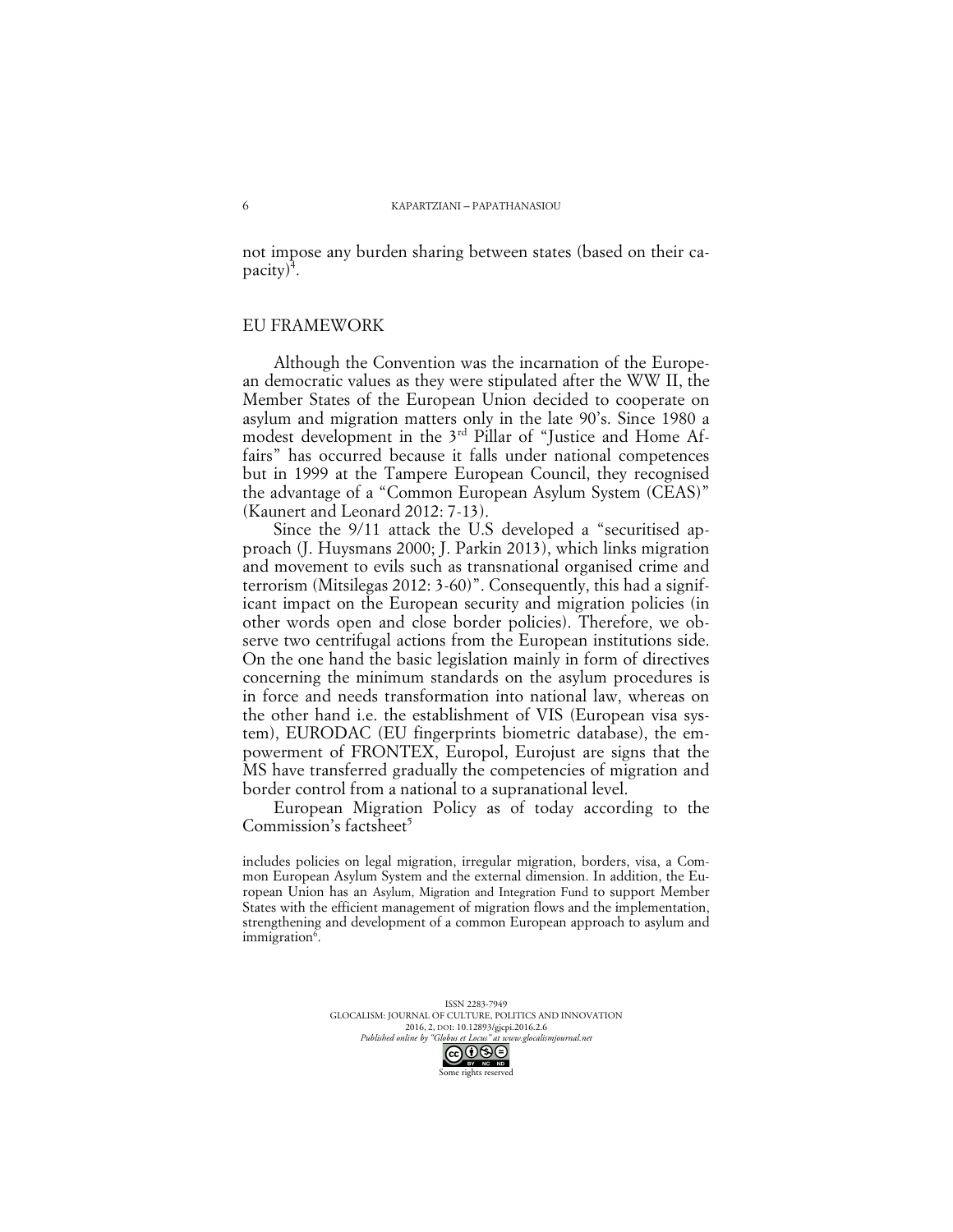This is a crystal clear example of how local democracy becomes European. However, the question remains "how democratic was this transition and have the citizens of the EU Member States adequate information/participation in the decision making process?".

This section will highlight the basic legal documents that consist the Common Asylum European system (CEAS) , which is divided into the following phases: the first stage of the CEAS covers the period from 1999-2005, in which state power in the transformation of the Directives and border control were dominant whereas during the second stage (2010-2014), namely after the Lisbon Treaty' entered into force the third pillar of the EU has been renamed into "justice, freedom and security" and a shared competence between member states and European institutions has been introduced. In other words, both the Commission and the European Court of Justice can apply and enforce the implementation of European Legislation in Member States. These two phases follow the political decisions and goals that were set out by the Council first in the Tempere (1999), then in The Hague (2005) and finally in the Stockholm Programme (2009):

a. The Dublin II 343/2003 Regulation, as revised by 604/2003 (recast) Regulation, which establishes the criteria and mechanisms for determining the Member State responsible for examining an asylum application lodged in one of the Member States by a third-country national. The country responsible for processing an asylum procedure is the one where individuals first set foot on European soil, unless he/she is an unaccompanied minor and/or the member of his/her family reside in another Member state.

b. The Directive 2005/85/EC on minimum standards on procedures in Member States for granting and withdrawing refugee status, as revised by Directive 2013/32/EU (recast), which aims quicker and better asylum decisions, while special attention should be drawn at vulnerable groups such as unaccompanied minors.

c. The Reception Directive 2003/9/EC as revised by 2013/33/EU (recast), Directive, which lays down standards for the reception of applicants for international protection, namely it ensures that the asylum applicants receive humane material recep-

> ISSN 2283-7949 GLOCALISM: JOURNAL OF CULTURE, POLITICS AND INNOVATION 2016, 2, DOI: 10.12893/gjcpi.2016.2.6<br>nline by "Globus et Locus" at www.glocalismiournal.net *Published online by "Globus et Locus" at www.glocalismigues*

Some rights reserved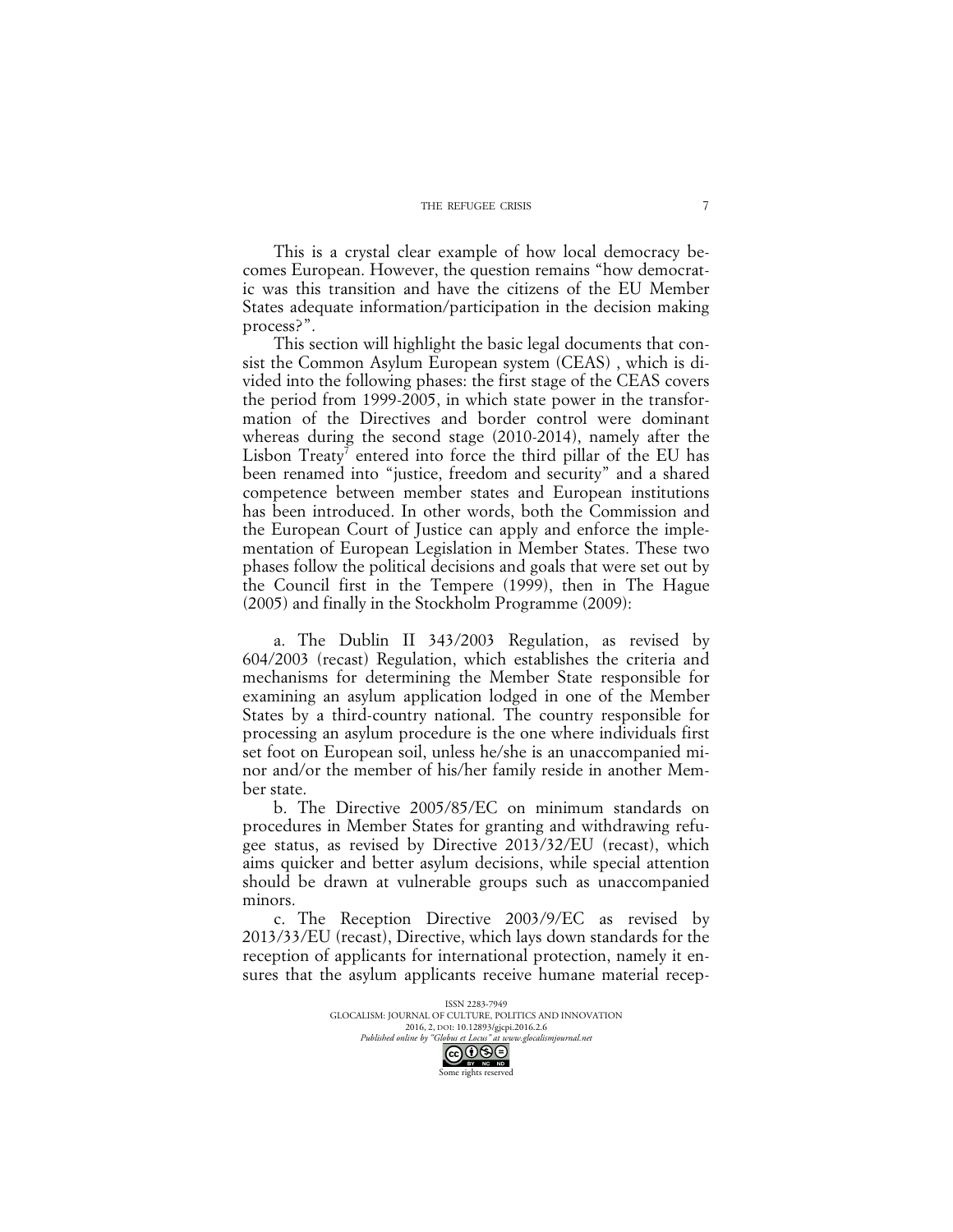tion conditions and that they are detained on a temporary basis and only if necessary.

d. The Qualifications Directive 2004/83/EC as revised by 2011/95/EU Directive, which defines under which conditions the third country nationals are eligible to receive subsidiary protection.

Moreover, the above legal tools should be examined in the light of the rest of the European legislation, which aims to tackle the smuggling of migrants in the EU, trafficking in human beings, organised crime and terrorism. A first observation to be made is that the legal instrument decided to regulate these areas was mainly European Regulations and not Directives, namely primary European law with immediate effect in all member states (except the ones that have opted out). The EURODAC Database (2725/2000 Council Regulation as revised 603/2013 Regulation and again in  $2015$ <sup>8</sup> the Visa Information System (767/2008/ EU Regulation) and the Schengen Information System (1987/2006 Regulation) have upgraded the biometrics into a central element of EU immigration control<sup>9</sup>. This legislation in conjunction with the crossborder control, the establishment of a European Border Surveillance System (1052/2013 Eurosur Regulation)<sup>10</sup> and the data sharing between national police authorities, Europol and Eurojust is "a clear example of the trend to securitise migration and blur the boundary between immigration and police databases" in the name of internal security and combatting terrorism. By choosing this form of legislation the Council and the European Parliament (in other words the prime ministers and the elected representatives of the member states) have agreed that the internal security of the Union is an overarching priority, which justifies restrictions on the universal human rights protection (by the term human rights protection it is understood not only the rights of migrants or third country nationals but also the citizens of the Europe). In our opinion however, the EU representatives do not have an actual (and not a theoretic) democratic mandate from the majority of their people to make this judgement.

Nevertheless, even if the above mentioned information and legislation is easily accessible online to everyone and the decision making procedures could be tracked as they are transparent, it is highly doubtful that the necessity and the proportionality of this integrated border system, the police new powers, the long term

> ISSN 2283-7949 GLOCALISM: JOURNAL OF CULTURE, POLITICS AND INNOVATION 2016, 2, DOI: 10.12893/gjcpi.2016.2.6<br>nline by "Globus et Locus" at www.glocalismiournal.net *Published online by "Globus et Locus" at www.glocalismigues*

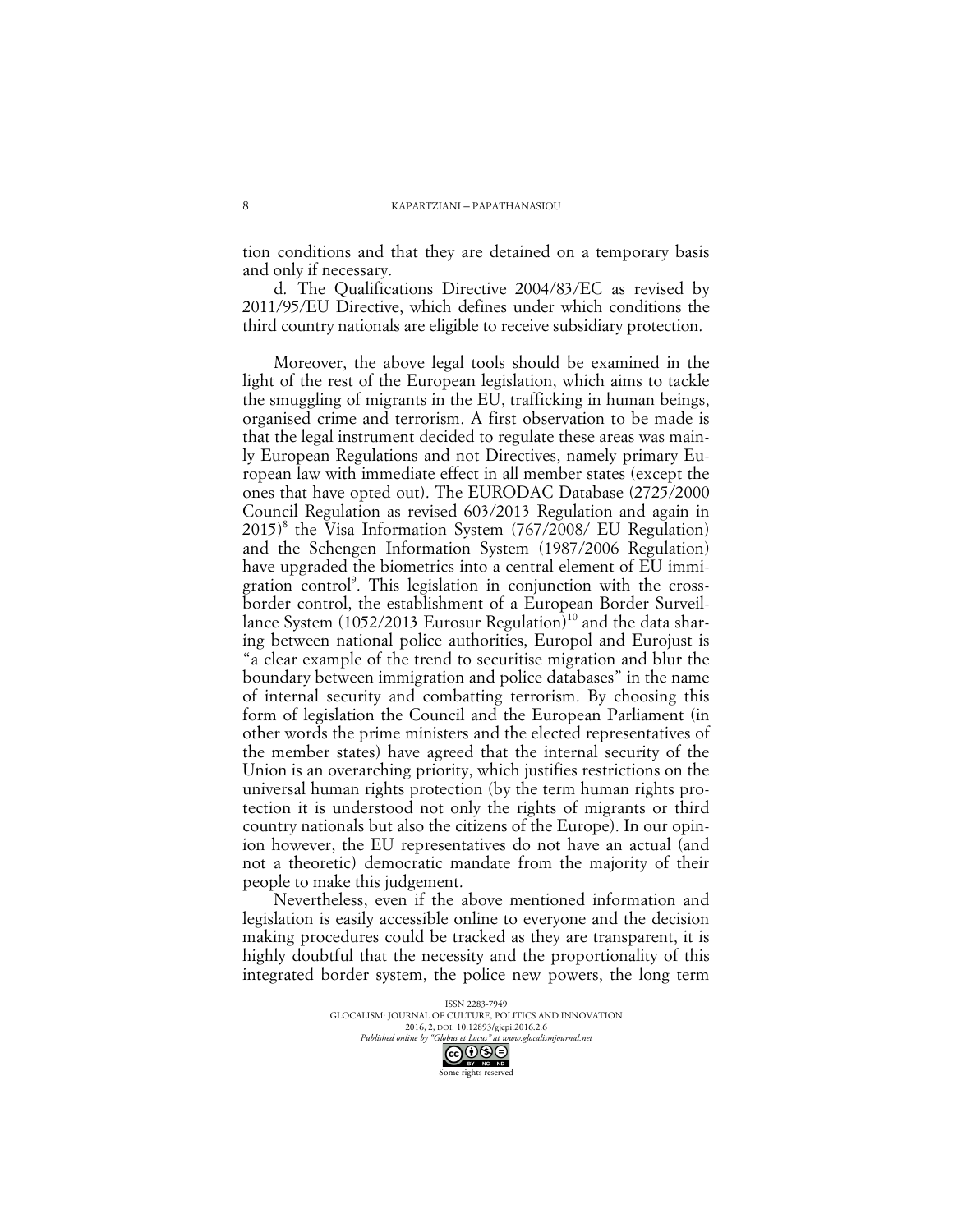detention of asylum seekers and the use of coercion, as well as the violation of the data protection rights and privacy is adequately communicated and justified to the majority of the European citizens. Despite the fact that since 2005 at the Hague Program it was decided to "support migration to fulfil the needs of the EU countries' labour-markets", to "promote the integration and the rights of migrants", "to respect diversity and to protect the most vulnerable groups of people (children, minorities such as Roma, victims of violence, etc.), while racism and xenophobia are tackled; and to raise public awareness" it can be said that the abovementioned initiatives remained wish lists on agendas, based on how unprepared European societies reacted during the current immigration crisis $\mathbf{F}^{\text{1}}$ .

Moreover, it is fair to be mentioned that many actions to raise the well promised public awareness were initiated not only by the EU institutions through Communications, Guidelines, Surveys, and Handbooks<sup>12</sup> but also by the European Court of Human Rights and the social partners like NGO's. UNCHR and the NGO's among other actions, collect data and provide reports about refugee profiling. They are constantly monitoring the asylum procedures in the Member States, publish factsheets and comment on every legislation proposal but they do not represent the channel, which will trigger an enhanced social involvement. In other words, there is very limited in-depth research concluded with regards to the8 educational and social background of refugees and third-country nationals, regarding their cultural and regional diversities and even if the relevant information exists it is not shared across the MS, as an attempt to exchange knowledge, experiences and best practices. On the other hand, several surveys have outlined the attitude of the European citizens towards the asylum policy, which is characterised by a tendency to oust the problem from their local communities and to promote a global solution. Therefore, it is essential that continuous monitoring is in place, as well as an exchange of information mechanism among the competent stakeholders of the MS. The latter approach could help the Member States and the institutions of the EU to better understand and facilitate the migration flows. Further, it could create a useful think tank and a shared database or "democratic fora" in order to develop consistent educational programs within the MS based for example focusing on the specific characteristics of the most populous community in their country.

> ISSN 2283-7949 GLOCALISM: JOURNAL OF CULTURE, POLITICS AND INNOVATION 2016, 2, DOI: 10.12893/gjcpi.2016.2.6<br>nline by "Globus et Locus" at www.glocalismiournal net *Published online by "Globus et Locus" at www.glocalismigues*  $\bigodot_{\text{BV}} \bigodot_{\text{NC}} \bigodot_{\text{ND}}$

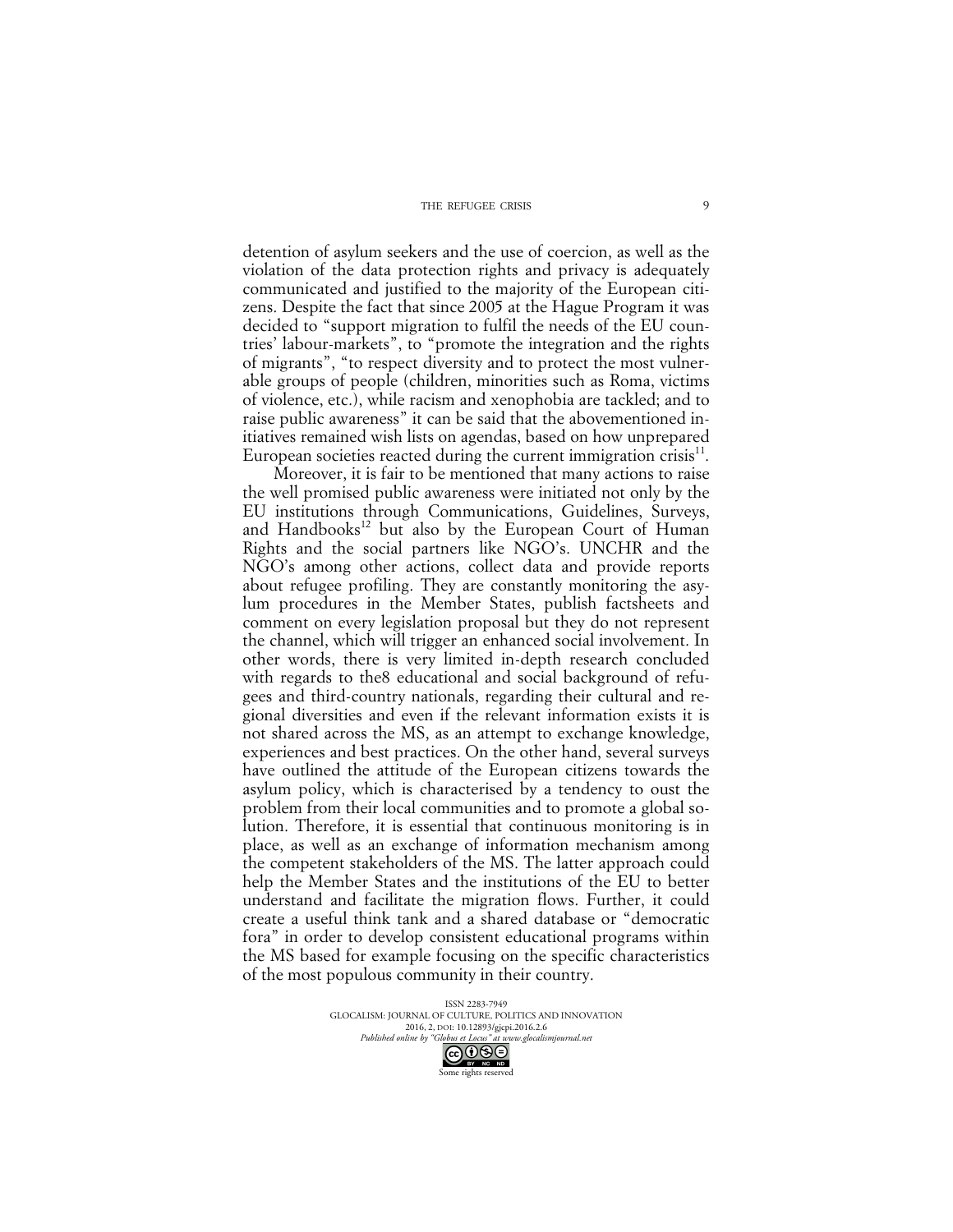#### KAPARTZIANI – PAPATHANASIOU

Unfortunately, the absence of the above leads to institutional ignorance and to an over-legislation without practical implementation. All or some of the above actions should have been a priority roadmap for the European leaders since the Tampere Meeting with the hope that the European societies would have been more matured, open and prepared to accept and manage the current refugee influx.

In this regard, Europe is experiencing a democratic deficit because, it has chosen to isolate its citizens from the decision making process on a ground level, when they were never asked about their views, beliefs and best course of action on the immigration/migration as well in the extended border control and security measures. Europe has provided the legal framework (rule of law) and has encouraged justice mechanisms (ECJ case law, case law from the national courts, policymaking, research, etc.) to flourish but it had neglected or underestimated the signs of this refugee outburst for over decade.

For instance, there was no extended infrastructure proportionally developed among the MS for the design and construction of centres that they would able to provide special care to vulnerable groups such as minors, unaccompanied children, and pregnant women. There was no special care to establish structures that are able to heal the (physical and psychological) health of these displaced persons.

Consequently, Greece is facing the inevitable consequences of the above political decisions. Hence the mass influx of the displaced and immigrants has pushed the European foundations to its limits, the Member States have replied with border closing, erection of fences, racist and xenophobic reactions and above all, they have claimed their sovereignty. It is considered safer and easier to suspend the borders on the northern part of Greece, where refugees used to cross through the Balkans to central Europe than to apply the demonstrated principles of solidarity and equality among member states. It is considered more democratic to apply the EU – Turkey Agreement as of March 18 to block more than 55.000 refugees and asylum seekers in Greece with no established infrastructure (the construction of hot spots began only in February 2016, the rest of the detention centres are being constructed and the minimum detention condition standards cannot be guaranteed) than work together to overcome this crisis. It is propor-

> ISSN 2283-7949 GLOCALISM: JOURNAL OF CULTURE, POLITICS AND INNOVATION 2016, 2, DOI: 10.12893/gjcpi.2016.2.6<br>nline by "Globus et Locus" at www.glocalismiournal.net *Published online by "Globus et Locus" at www.glocalismigues*

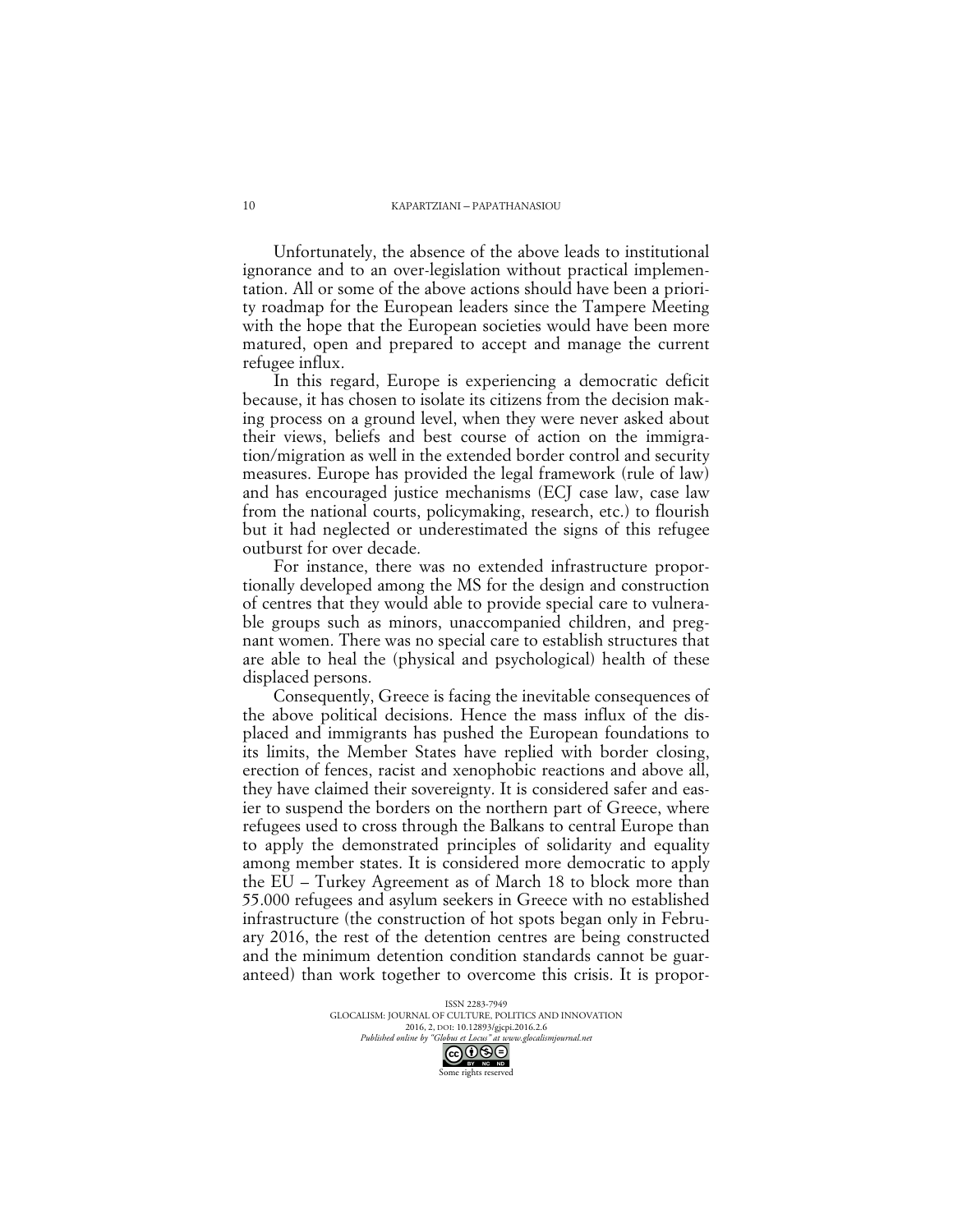#### THE REFUGEE CRISIS

tionate, having the EU Council decision as legal ground, for Greece to recognise by law Turkey as "safe third country", despite the fact that the UNHCR and all the human rights watchdogs report constant violations of the refugee's human rights.

This deviation from the norm is illustrated when the figures of the children and especially of the unaccompanied minors that arrived in 2015 and 2016 are examined. It is estimated that approximately one million people reached Greek soil in 2015, and 35.000 since the beginning of this year. Out of this a 25% on average is made up of the children. Based on a Europol statement, "at least 10,000 unaccompanied child refugees have disappeared after arriving in Europe, according to the EU's criminal intelligence agency. Many are feared to have fallen into the hands of organised trafficking syndicates"13.

With respect to children, Human Rights Watch notes that all children should have access to child-friendly, multi-disciplinary, and culturally sensitive asylum procedures, which should be based on the best interests of the child and result in prompt formal determinations about their status. Focusing again on Greece we observe the lack of skills of the reception (police and army) officers with regards to the special treatment required towards vulnerable groups, the lack of specialist psychologists in the reception centres and camps, the inadequate infrastructure in terms of children shelters. According to the National Solidarity Centre in 2015, 2248 unaccompanied minors are placed in reception centres or they have been relocated to another European country. Although, only since the beginning of the year 1.150 unaccompanied minors have been reported. As expected Greece does not have the capacity and the appropriate shelters available to host properly and provide the special care required to those children with the consequence of centres overpopulation and inappropriate stay at policy stations<sup>14</sup>. However, the rest of the minors are staying in the detention centres with their parents or in the extemporaneous camps across the mainland.

The resources that are not properly allocated, together with the border closure have created an extreme situation within the Greek society. The recent law 4375/2016, which was ratified without following the standard public consultation deadline, is hardly addressing the problem because it defines the new Asylum Service and procedures in a way that constitutes a direct violation

> ISSN 2283-7949 GLOCALISM: JOURNAL OF CULTURE, POLITICS AND INNOVATION 2016, 2, DOI: 10.12893/gjcpi.2016.2.6<br>nline by "Globus et Locus" at www.glocalismiournal net *Published online by "Globus et Locus" at www.glocalismigues*  $\bigodot_{\text{BV}} \bigodot_{\text{NC}} \bigodot_{\text{ND}}$

Some rights reserved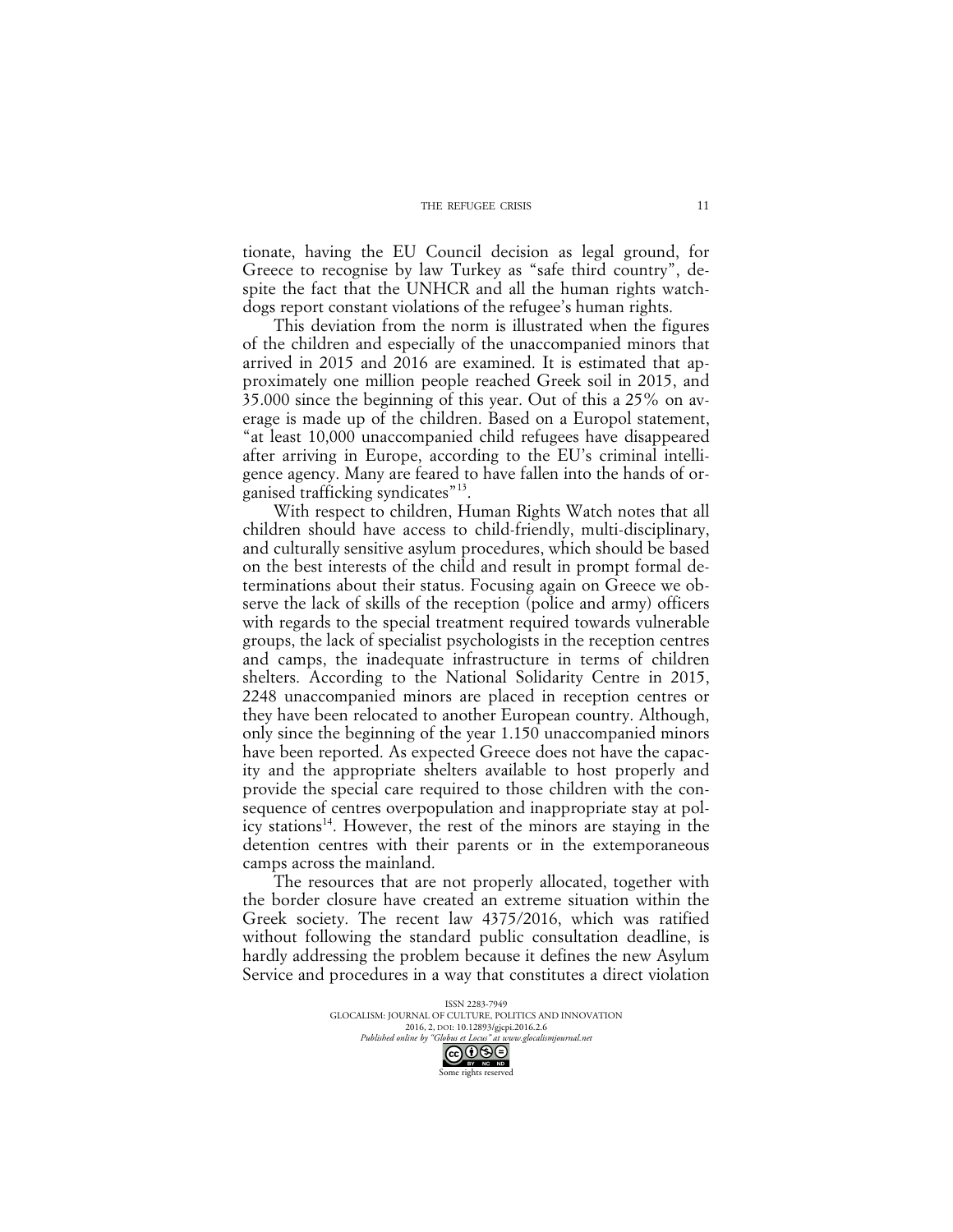of the European and International provisions. More specifically, an asylum application can be lodged before a police officer and not only by the personnel of the Asylum Service<sup>15</sup>, the legislator has not prohibited the detention of unaccompanied children<sup>16</sup>, the legal aid of the asylum seekers is not guaranteed and the reception centres can be converted to detention centres with a decision from the Police Chief<sup>17</sup>.

If Europe fails on the question of refugees, if this close link with universal civil rights is broken, then it won't be the Europe we wished for<sup>18</sup>. Concluding, with regards to the supranational governance on the migration area and the role of democratic Europe it should be once more pointed out that it lacks uniform and vertical implementation to the ground base; namely the European citizens.

### "THE SUPPLIANTS"

It can be said, that this moment in history Europe failed to "welcome" all the third country nationals, who seek international protection. To point a question to your people whether an asylum seeker is welcome to the city is a question that Aeschylus in his most archaic tragedy named *The Suppliants* has dealt with in 470 BC. What is the relation of Aeschylus with regards to today's European Union? Are there any similarities between *The Suppliants* and today's refugees?

The strongest defender of the refugee crisis along with the common values of western civilization is an ancient tragedian playwright (a European Poet by today's modern accounts) and author of amongst some of oldest theatrical works, Aeschylus. In his play, the tragedy called *The Suppliants* he narrates the tale of the fifty daughters (maidens) of the Egyptian king Danaus, who escaped from Africa to Greece together with their father in order to avoid having to marry their fifty cousins and commit in the eyes of God the crime of incest. In principle, ancient Greeks granted asylum to those who took refuge in a temple or sacred precinct and called upon the gods for protection. In order to do so *The Suppliants* had to be officially accepted as such for the divine safety net to be granted by the city's officials. The play begins with the

> ISSN 2283-7949 GLOCALISM: JOURNAL OF CULTURE, POLITICS AND INNOVATION 2016, 2, DOI: 10.12893/gjcpi.2016.2.6<br>nline by "Globus et Locus" at www.glocalismiournal net *Published online by "Globus et Locus" at www.glocalismigues*



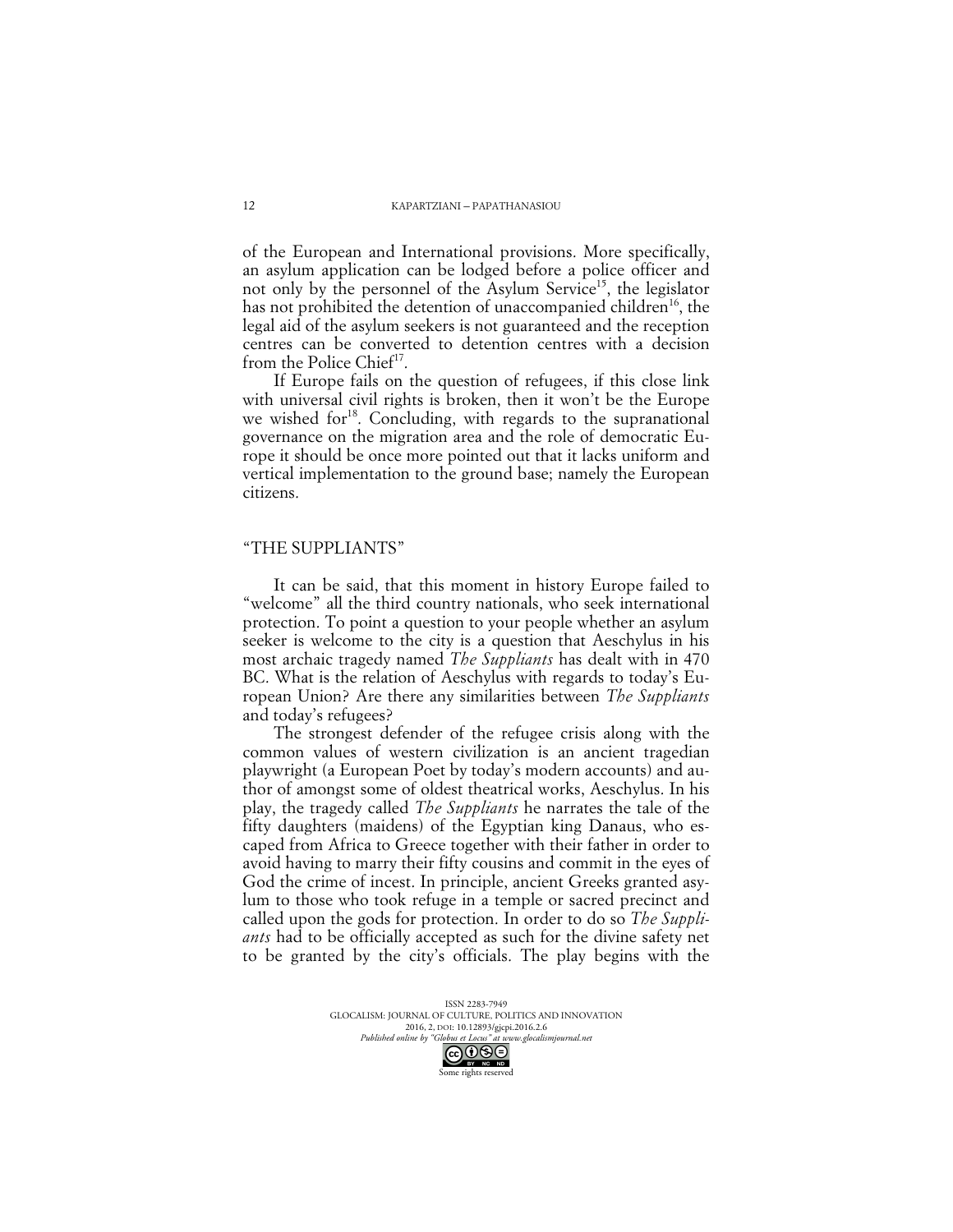words of the chorus who are *The Suppliants* themselves pleading for asylum.

Zeus! Lord and guard of suppliant hands Look down benign on us who crave Thine aid-whom winds and waters drave From where, through drifting shifting sands, Pours Nilus to the wave. From where the green land, god-possest, Closes and fronts the Syrian waste, We flee as exiles, yet unbanned By murder's sentence from our land; But-since Aegyptus had decreed His sons should wed his brother's seed,- Ourselves we tore from bonds abhorred, From wedlock not of heart but hand, Nor brooked to call a kinsman lord! Zeus with a touch, a mystic breath, Made mother of our name<sup>19</sup>.

The plot of the ancient tragedy and the current situation share the same scenery: the reception of the ship and its symbolic value as a national imagery (although it was ship then and a vessel today). The similarity with the current conditions is more obvious than ever. In both cases people are coming through the Aegean Sea. Greece then, as now, was an entry point for those fleeing oppression from the other side of the Mediterranean. Their home is the same too, the Middle East. Host country Argos-Greece, then. Greece, Europe now. In both cases we are dealing with desperate people seeking for protection.

In other words, Greece – the most south-easterly corner of the European Union – operates like a cast or as the gateway to a humanitarian disaster, not only in the imaginary but in reality too. It witnesses the regular arrival of vessels full of displaced passengers, each risking everything on the short but hazardous passage from the Turkish shore to the supposedly safe havens. The asylum seekers are mourning exactly as their ancestors $20$ .

Further, the "asylum seekers of today" are threatening to take their lives with their own hands (e.g., hunger strike, suicide, etc.) if they don't succeed in crossing the boarders to central Europe, like exactly the "Suppliers" threatened the king of Argos<sup>21</sup>. In *The Suppliants* play, we notice the tradition of hospitality and a religious obligation towards strangers. Both of these play an im-

> ISSN 2283-7949 GLOCALISM: JOURNAL OF CULTURE, POLITICS AND INNOVATION 2016, 2, DOI: 10.12893/gjcpi.2016.2.6<br>nline by "Globus et Locus" at www.glocalismiournal.net *Published online by "Globus et Locus" at www.glocalismigues*  $\bigodot_{\text{BV}} \bigodot_{\text{NC}} \bigodot_{\text{ND}}$

Some rights reserved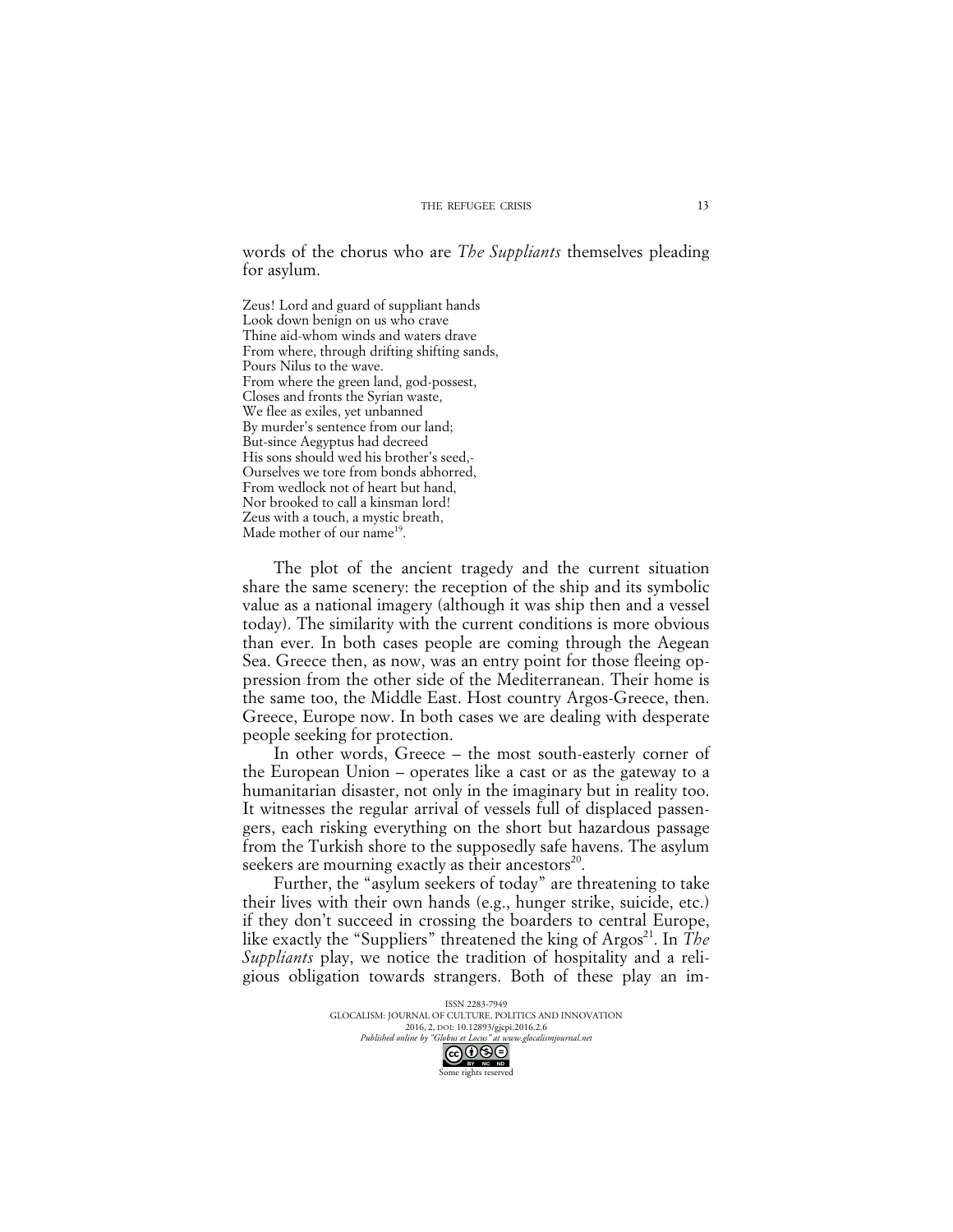portant role in the ancient Greek culture and that is why the Suppliant maidens are praying to the gods for a shelter 22. Although nowadays, the Greek hospitality of all the volunteers is exemplary, the lack of sheltering infrastructure, coordination and qualified staff darken the image of "Greek hospitality".

However, Pelasgus, king of Argos, is confronted with a stark dilemma: If he grants sanctuary to the 50 women who have fled with their father, Danaus, from Egypt to avoid a forced marriage with their cousins, Argos faces inevitable war with these spurned men. But if he doesn't protect the Danaids, he neglects a religious commandment and risks the retribution of the gods. The maidens inform Pelasgus that, though their appearance may seem foreign, Argive bloods runs through them through their relation to poor, gadfly-tormented Io. Pelasgus questions the women's claim to sanctuary, essentially attempting to uncover whether they are truly refugees escaping persecution or migrants travelling on their own volition. When Pelasgus found out that Danaids had no legal ground for rejecting their cousins' marriage proposal, the king decides to take the matter to the public: "So never may people say, if evil comes… Respecting aliens the city you destroyed".

In a sung exchange that keys up higher and higher, the Suppliants and their father make their case for asylum, gradually persuading gruff Pelasgos and his subjects – who, as he insists, are the real rulers of the state. This line has great political significance not only in the 460s BC but also now.

#### **CHORUS**

Antistrophe 1: Justice, the daughter of right-dealing Zeus, Justice, the queen of suppliants, look down, That this our plight no ill may loose Upon your town! This word, even from the young, let age and wisdom learn: If thou to suppliants show grace, Thou shalt not lack Heaven's grace in turn, So long as virtue's gifts on heavenly shrines have place.

THE KING OF ARGOS: Not at my private hearth ye sit and sue; And if the city bear a common stain, Be it the common toil to cleanse the same: Therefore no pledge, no promise will I give, Ere counsel with the commonwealth be held.

> ISSN 2283-7949 GLOCALISM: JOURNAL OF CULTURE, POLITICS AND INNOVATION 2016, 2, DOI: 10.12893/gjcpi.2016.2.6<br>nline by "Globus et Locus" at www.glocalismiournal.net

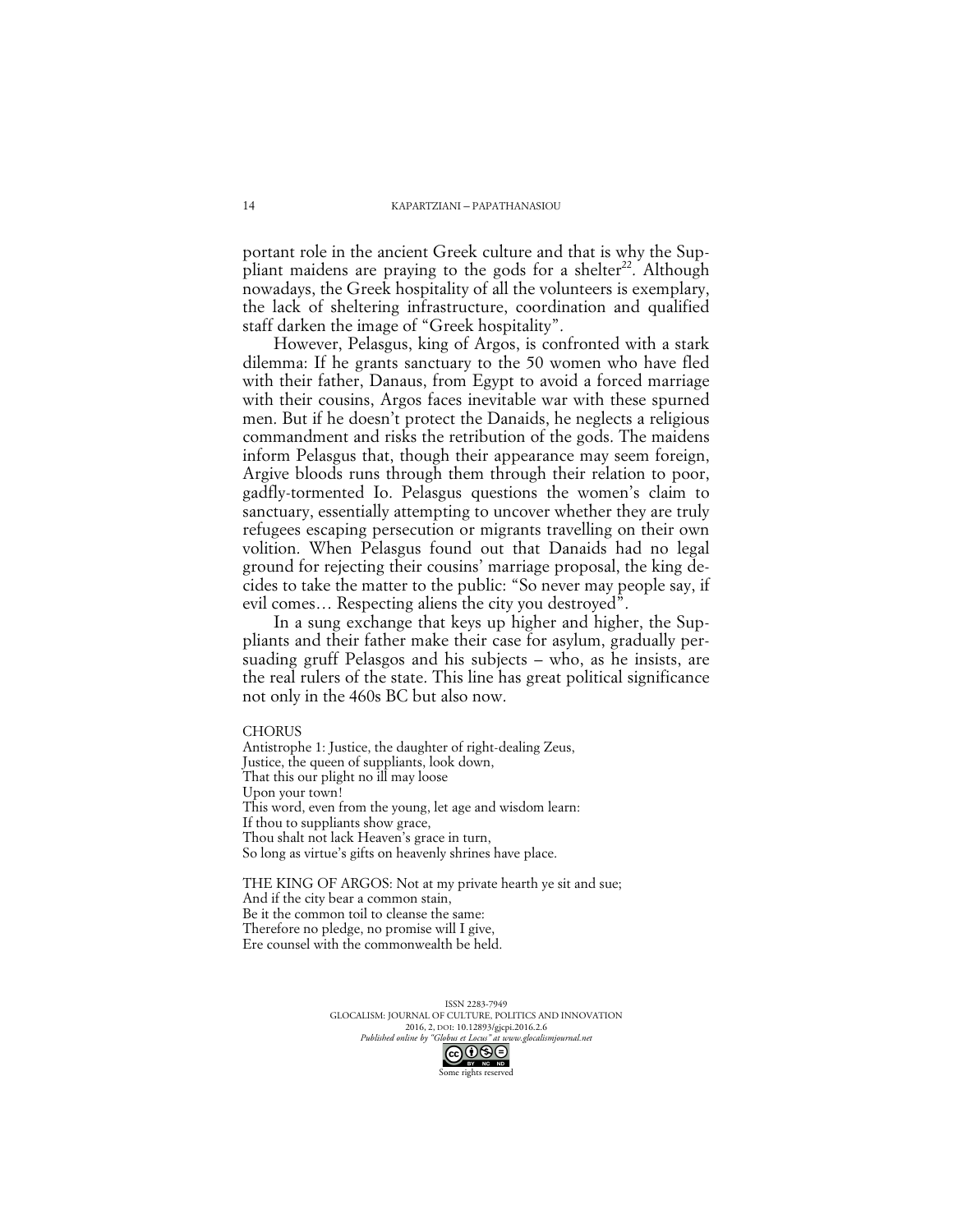#### THE REFUGEE CRISIS

CHORUS strophe 2: Nay, but the source of sway, the city's self, art thou, A power unjudged! thine, only thine, To rule the right of hearth and shrine! Before thy throne and sceptre all men bow! Thou, in all causes lord, beware the curse divine!

THE KING OF ARGOS: Hard is the cause-make me not judge thereof. Already I have vowed it, to do nought Save after counsel with my people ta'en, King though I be; that ne'er in after time, If ill fate chance, my people then may say-In aid of strangers thou the State hast slain<sup>23</sup>.

Fearing that Pelasgus will waver, the Danaids tell him that if they are denied asylum they will hang themselves from the altars, their blood will pollute the land that did not take up their cause. The King knows that "the wrath of Zeus the Suppliant – The height of mortal fear – must be respected", and, he decides to bring his case to the assembly, praying that "Persuasion and Fortune attend" him. Finally the Argive citizens decide to grant the sanctuary request, placing their city in jeopardy to uphold a sacred value. Τhe assembly, the people of Greece decided to grant asylum to Danaides<sup>24</sup>. It is the moment when the king of Argos, Pelasgos, turns to the Danaids and Danaos, telling them that they are free in the city of Argos and that he with his sovereign people, were the guarantors of their freedom. He also stresses out how hospitable his people are and invites the Suppliants into the city, telling them that "Our houses are yours, and not the smallest ones". You are free to choose<sup>25</sup>.

*The Suppliants* is a conspicuously international play, but one that complicates national identities and patriotic allegiances. The plot line has been with us from the start of our dramatic tradition, and the terrible conflicts it exposes cannot be wished away. Reading *The Suppliants* today reminds us that how we respond to those seeking our aid when in grave distress. It determines something fundamental about our humanity and above all responsibility cannot be shirked even if the political and the economic stake is high. This play is worth revisiting for the way it provides historical depth on the refugee crisis, framing the basic dramatic situation of its asylum seekers in moral, democratic and religious terms. Could it be a legal binding precedent regarding the participation of the public in the final decision?

> ISSN 2283-7949 GLOCALISM: JOURNAL OF CULTURE, POLITICS AND INNOVATION 2016, 2, DOI: 10.12893/gjcpi.2016.2.6<br>nline by "Globus et Locus" at www.glocalismiournal.net *Published online by "Globus et Locus" at www.glocalismigues*

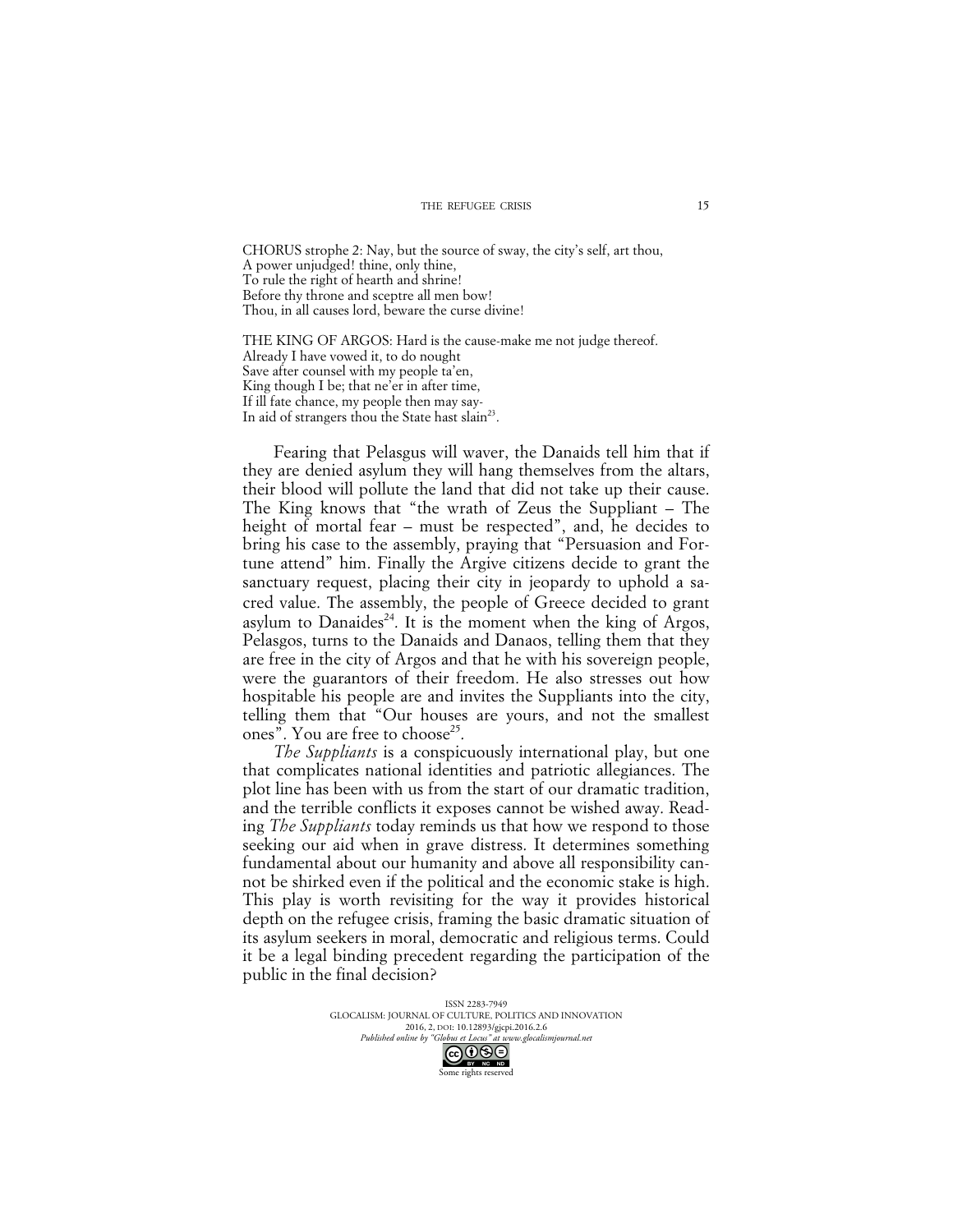# JUSTICE MECHANISMS: REFUGEES AND CITIZENS UN-DER THE SCOPE OF U. BECK AND H. ARENDT

Although the aforementioned ancient tragedy, *The Suppliants*, clearly correlates persecution, flight and the lawful state's obligations towards citizens and fugitives with the issue of democracy, human rights and asylum, it still remains and retains therein, a narrative no less, about the god Zeus. A god, neither a politician nor an advisor, dominates the whole plot. God also symbolises universal values, eternal Law and the pure essence of justice, something deeper than the resolutions of an international organization. Aeschylus, though, makes sure that god's (universal) will in tandem with the necessary human will, through certain democratic mechanisms, is being harmonised.

Why do we believe in the existence of these universal truths, like justice or basic human rights? According to the *Declaration of the Rights of Man and of the Citizen* (*Déclaration des droits de l'homme et du citoyen*), passed by France's National Constituent Assembly in August 1789, our inalienable human rights were given to us by our "Creator", given to us by God's Nature. Another view supports that human beings have inalienable *natural* rights. Although we can rely on Kant's concept, namely that the rights of humanity are grounded in our capacity for rational deliberation. Therefore, from one perspective the application of human rights and justice seem to be metaphysical or even post metaphysical, whilst on the other hand based on John Rawls' dominant formulation, justice is famously "political, not metaphysical": "without the theory of justice there is no theory of the state" (Rawls 1971). Since World War II, there have been extensive efforts to align State Law, justice, and human rights with contemporary refugee movements<sup>26</sup>. Due to the classical trisection "state, people and state-country", legal issues concerning groups of people or populations such as political refugees, asylum seekers, and the so called economic migrants, who are waiting to acquire citizenship, were and continue to be very difficult to tackle. Modern political thinkers speak of the state as an instrument that defends the *interests* of its *citizens*, but nowadays the state must be seen firstly as the state within the supra-governmental European Union and especially, secondly it must be judged in light of its role to secure justice and universal human rights. Additionally, according to its official nar-

> ISSN 2283-7949 GLOCALISM: JOURNAL OF CULTURE, POLITICS AND INNOVATION 2016, 2, DOI: 10.12893/gjcpi.2016.2.6<br>nline by "Globus et Locus" at www.glocalismiournal net *Published online by "Globus et Locus" at www.glocalismigues*  $\bigodot_{\text{BV}} \bigodot_{\text{NC}} \bigodot_{\text{ND}}$

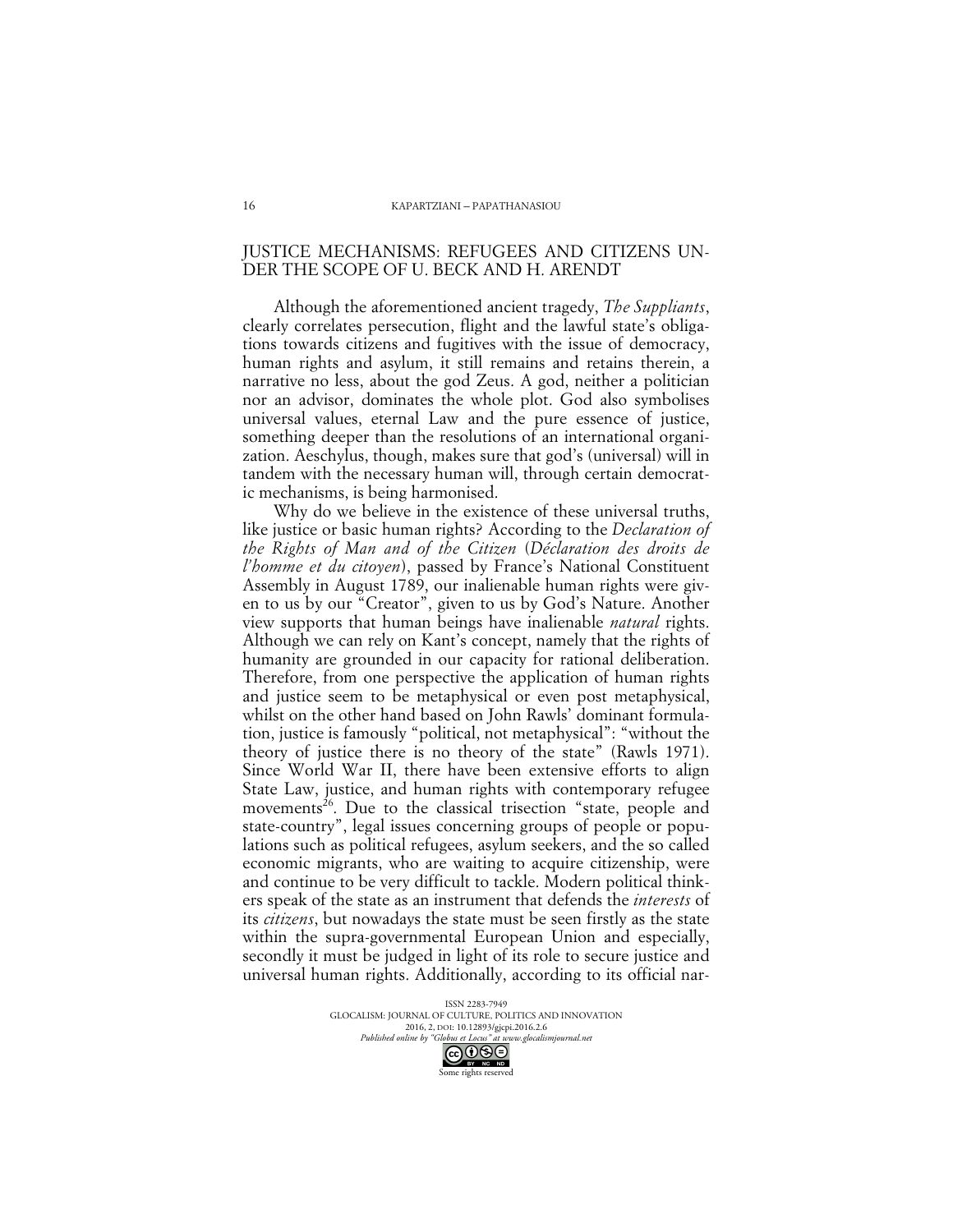#### THE REFUGEE CRISIS

ratives, the European Union seeks to develop a stronger sense of European identity and citizenship above the level of the nation state while simultaneously is contributing to the "flowering of the local, regional and national cultures and identities below it (Shore 2004). However the invention of European citizenship raises fundamental political questions<sup>27</sup> concerning state formation within EU, as conventionally understood "citizenship' belongs firmly to the lexical set of nation, state and peoplehood. In this context we should examine legal issues that concern groups of people or populations within EU such as refugees and asylum seekers.

Therefore, it is apt to highlight here, Hanna Arendt's theory<sup>28</sup> as well as Ulrich's Beck vision for Cosmopolitan Global Politics, which re-conceives the nature of political existence. Arendt in the chapter "The declining of the nation state and the end of human rights" of *The Origins of Totalitarianism* argues that, the devastation of ordered and stable contexts in which people once lived, led to totalitarian ideologies. The impact of the First World War and the Great Depression led to the prevalence of totalitarian ideologies:

The meaning of the human rights based on the implied existence of a human being itself, has blown to pieces, when those who stated it, for the first time came face to face with people who had really lost every other specific feature and bond besides the simple fact that they were humans (Arendt, Agamben, Traverso 2015).

Arendt stresses the amenability and almost submissive tendency of European populations to totalitarian ideas which was the consequence of a series of pathologies. While human life always evolves within societies, the social-being as part of human nature, and political life, has been intentionally constructed by only a few of these societies as a space for individuals to achieve freedom through the construction of a common world. In other words, the space to express liberty and freedom eroded not only public freedom but also the political realm.

Arendt also believes that the term "refugee" has been transformed, since this word which once resulted in awe, "now gives way to an image of a suspicious and unhappy human being" (Arendt, Agamben, Traverso 2015). To an extent this conception goes hand-in-hand with today's visual categorization of what constitutes a refugee and perhaps more sinister, what a refugee consti-

> ISSN 2283-7949 GLOCALISM: JOURNAL OF CULTURE, POLITICS AND INNOVATION 2016, 2, DOI: 10.12893/gjcpi.2016.2.6<br>nline by "Globus et Locus" at www.glocalismiournal net *Published online by "Globus et Locus" at www.glocalismigues*  $\bigodot$   $\bigodot$   $\bigodot$   $\bigodot$

Some rights reserved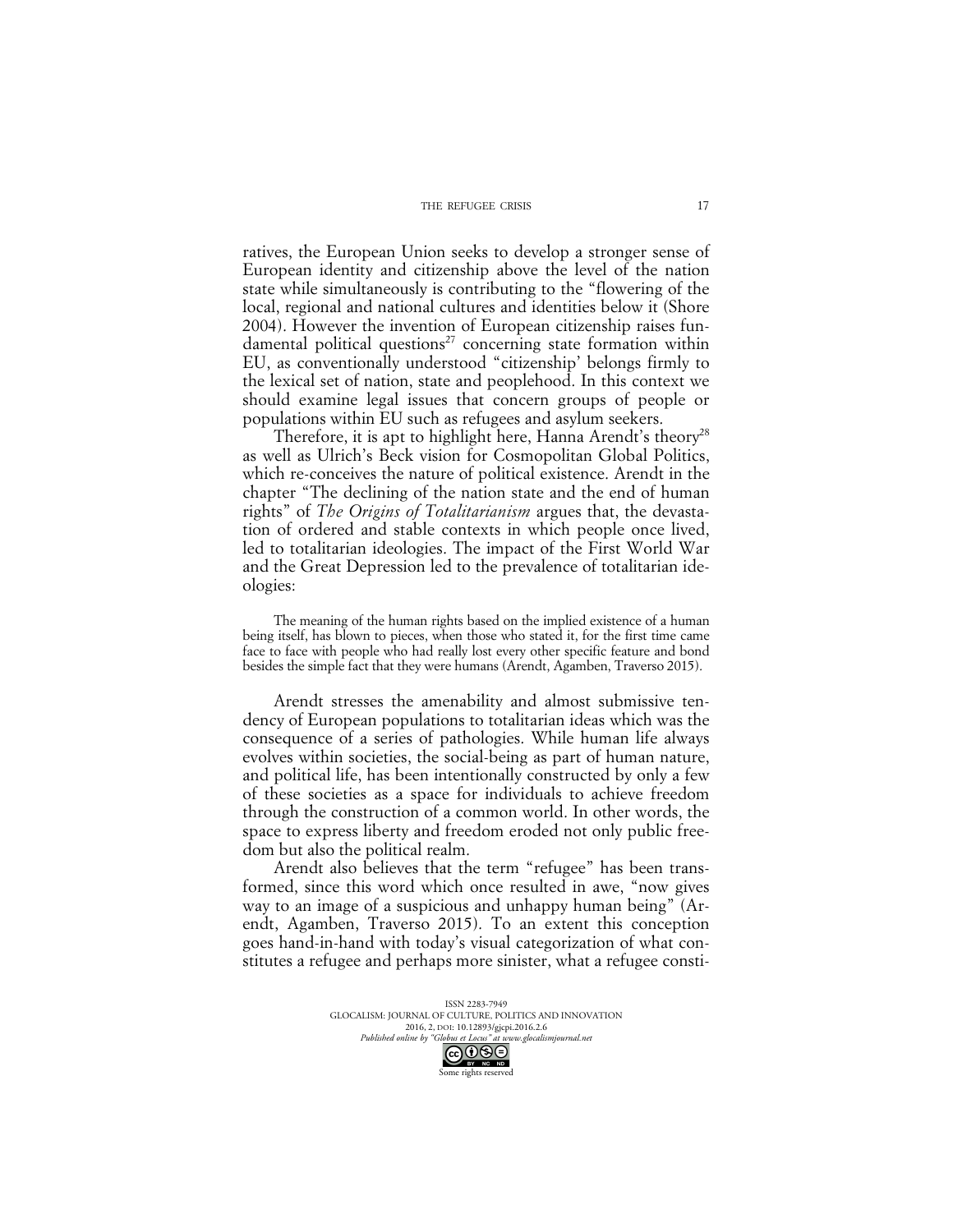tutes. What will it take to reshape our conceptual understanding and coordinate actions towards refugees? In order to answer this question, we need again to resort to Arendt's and Ulrich Beck's theory.

Arendt recognises in human action, the capacity to bring or introduce the new in order to exceed our existing knowledge and limitations, as well as our understanding or judgment. She also believes that precedents and rules cannot help us judge properly what is unprecedented and new. Arendt turns to Kant's and his idea of "reflective judgment". By the term reflective judgment, Kant meant the judgment of a particular event for which no rule or precedent exists, but for which some judgment *must* nevertheless be arrived at, because not only does reflective judgment proceed from a particular event with which it is confronted, but also there is an inevitable universalizing moment. Kant requires us to judge from this common standpoint, on the basis of what we share with all others and by setting aside our own egocentric and private concerns or interests. Arendt places great weight upon this notion which "thinks from the standpoint of everyone else". This "broadened way of thinking" or "enlarged mentality" enables us to "compare our judgment not so much with the actual but rather with the possible judgment of others, and [thus] render ourselves in the position of everybody else. Through such a process of engagement, particular acts of judgment claim public validity.

Moreover, Ulrich Beck, argues that because of the globalization of politics, economics, law, culture and communication and their converse relationship with the globalization of risks, there is no other feasible way forward other than, an awakening of public opinion and opinion makers towards an inevitable and consequential further engagement in politics. Therefore, according to Beck (Beck 2006), the era of "reflexive modernity", demands by its very nature a structural transformation in our living practices, customs & behaviour, policy making etc. It demands that all the world & European citizens have a new standpoint, or in other words the cosmopolitan outlook (Beck 2006: 3). By this so called "cosmopolitan outlook" Beck means and in a global context "a sense of boundarylessness", i.e. 'lack of boundaries'. An everyday, historically alert, reflexive awareness of ambivalences in a milieu of blurring differentiations and cultural contradictions. It reveals not just the "anguish" but also the possibility of shaping one's life

> ISSN 2283-7949 GLOCALISM: JOURNAL OF CULTURE, POLITICS AND INNOVATION 2016, 2, DOI: 10.12893/gjcpi.2016.2.6<br>nline by "Globus et Locus" at www.glocalismiournal net *Published online by "Globus et Locus" at www.glocalismigues*  $\bigodot$   $\bigodot$   $\bigodot$   $\bigodot$

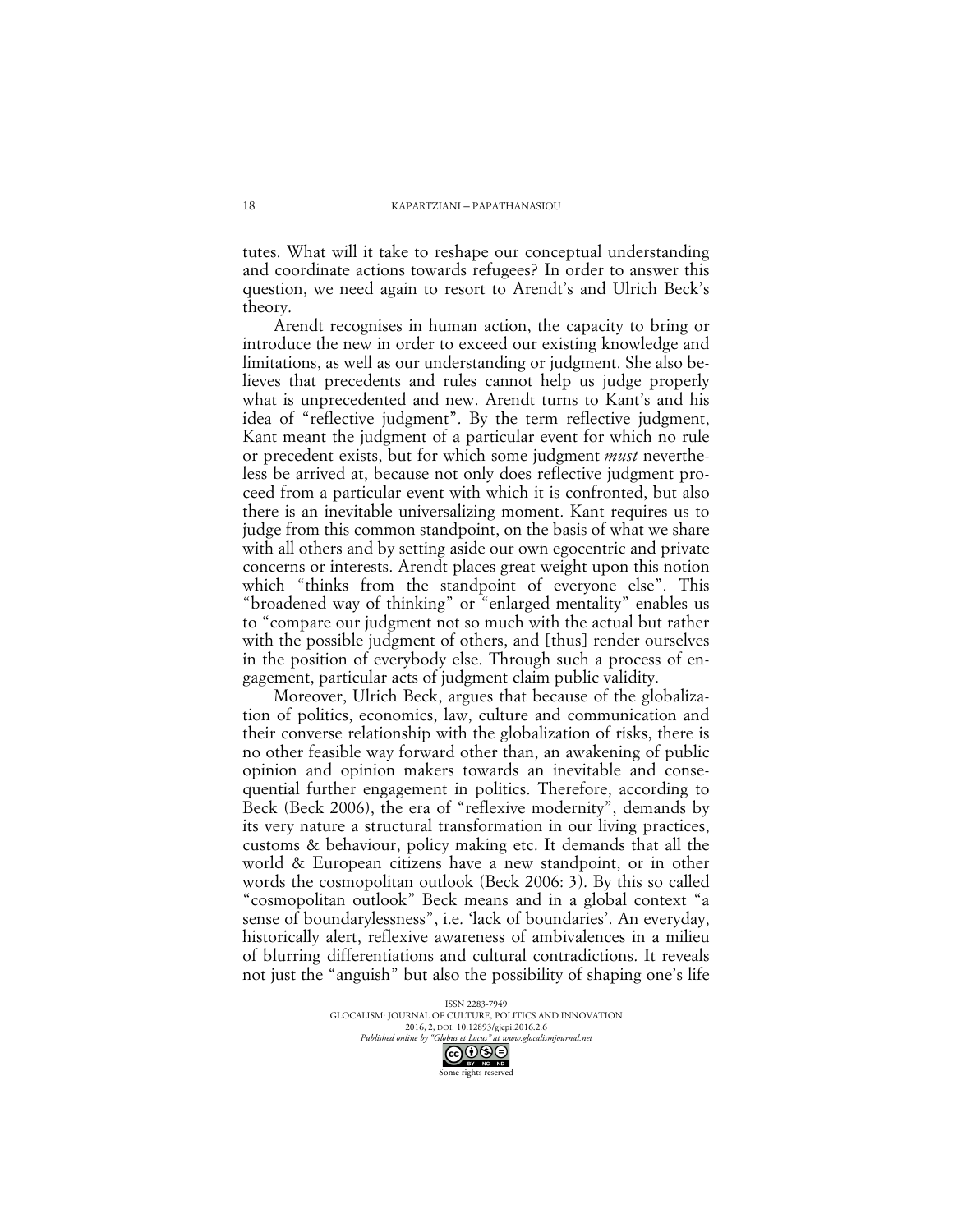and social relations under conditions of cultural mixture. It is simultaneously a skeptical, disillusioned, self-critical look" (Beck 2006: 3).

Furthermore, Beck like Arendt but from another startingpoint purports that by putting ourselves in the shoes of others we understand the interconnections of today's world and this could be a boost for action. He argues, that for example "imaginary pity" plays a key role in the development of western humanism. It is because of pity and compassion, when one becomes present in the other's feelings and experiences, then he can see that the boundaries separating us from others are no longer blocked and obscured neither by ontological nor by actual differences. Hence this "cosmopolitan pity", the sense of awareness, solidarity and justice we are forced to act (Beck 2006: 6).

At this point is highly instructive to have a backward glance at the origins of European formation. Europe was formed under the vision of cosmopolitanism. In European history there is a continuity of the cosmopolitan ideal since the ancient Greek philosophy of the stoics. Firstly, there was "ancient cosmopolitanism" where the "cosmopolis" or human rights (concept of cosmos and polis) represents the "higher principle". Then we can observe Kant's theory of a world citizenship, which goes hand in hand with his theory of the creation of "ius cosmopolitan" in and beyond state and international law<sup>29</sup>. Cosmopolitanism' means  $-$  as Immanuel Kant argued 200 years ago – being a citizen of two worlds, a citizen of "cosmos" and "polis". This is underpinned later by Beck, who supports that "the national perspective is a monological imagination, which excludes the "otherness" of "the other". The cosmopolitan perspective is an alternative imagination, an imagination of alternative ways of life and rationalities, which include the otherness of the other. It puts the negotiation of contradictory cultural experiences into the centre of activities: in the political, the economic, the scientific and the social.

However, based on the concept of "globality" (Albrow 1996; Robertson 1992) cosmopolitanism means: rooted cosmopolitanism, having "roots" and "wings" at the same time. The dominant opposition between cosmopolitans and locals is rejected: there is no cosmopolitanism without localism. All this, according to Beck, call for a "world citizenry" (Kant), despite the lack of governance in the world at large; and with time, there must be invented a

> ISSN 2283-7949 GLOCALISM: JOURNAL OF CULTURE, POLITICS AND INNOVATION 2016, 2, DOI: 10.12893/gjcpi.2016.2.6<br>nline by "Globus et Locus" at www.glocalismiournal net *Published online by "Globus et Locus" at www.glocalismigues*

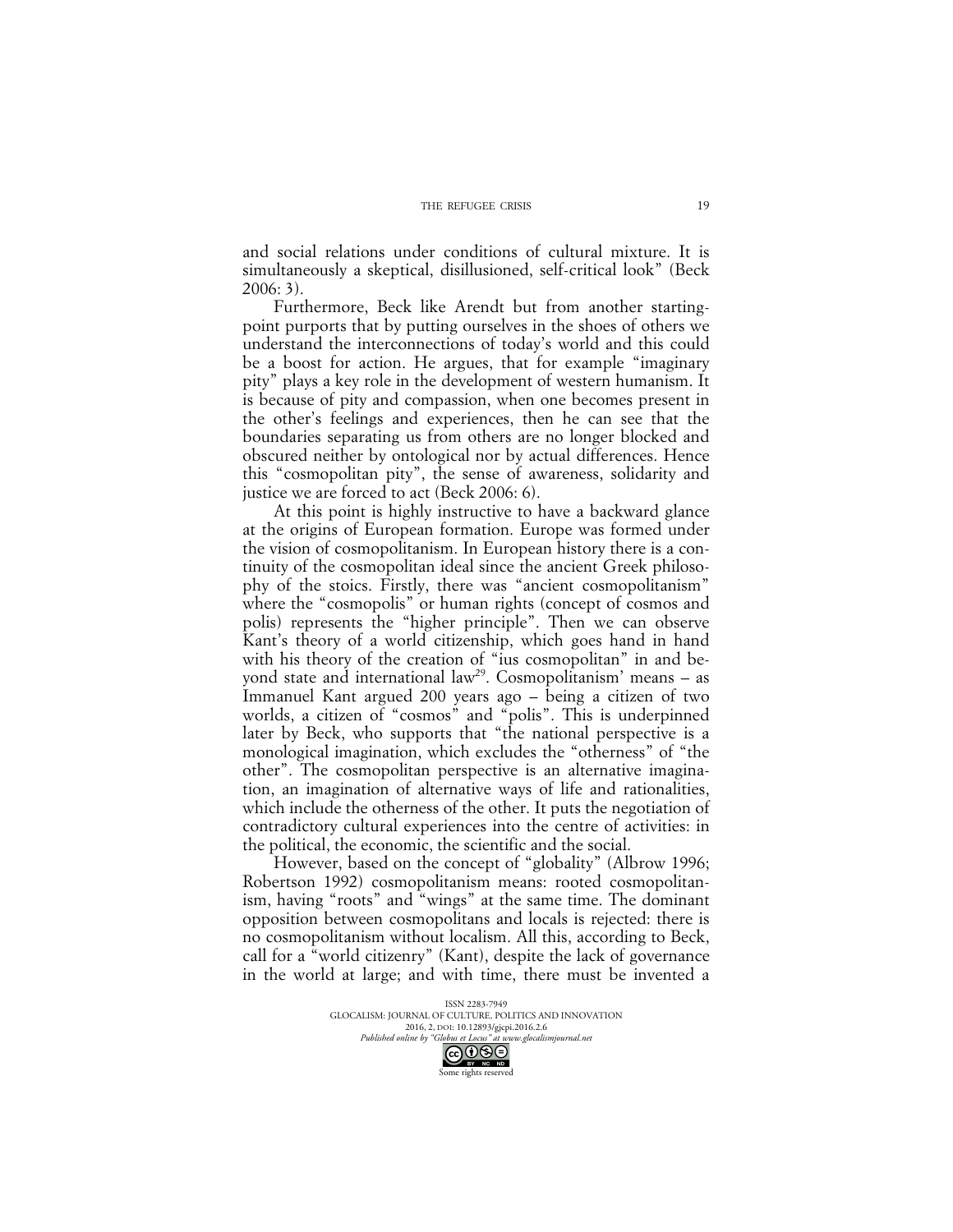"cosmopolitan state", founded upon the otherness of the other (Beck 2002).

Furthermore, Beck pays a great significance upon the rule of law as the only true opponent to the rule of force and ruse – in order to form cosmopolitan societies, we are looking for. He argues that the rule of law is not static, especially in today's world of reflexive modernization. There has to be a fundamental sense of the principles, the cosmopolitan memory and norms to be expressed through the law – and observed even without law – so there can be a shared confidence, an ethos against the global norms that are being institutionalised (Beck 2002).

Hannah Arendt on the other hand, shares similar viewpoints when she argues about political reconciliation and forgiveness of guilt. Taking the Holocaust as her starting point to the breakdown of civilization, Hannah Arendt emphasises the political aspect of responsibility and argues that every aspect becomes entangled with the irreversibility of its effects. This is why with respect to the crimes against humanity, we should become empowered to fight for the promotion of political cosmopolitanism.

On a different approach, Beck states that "the human rights regime is the key example of how the distinction between the national and the international is being superseded and the internal "cosmopolitanisation" of national societies is being promoted" (Beck 2006: 47). But exactly therein lies a great danger because their true respect is in reality a very complex procedure. Moreover, the violation of human rights and the need to protect them can be faced as a chance for the world and Europe to reconceptualise and possibly even re-design and re-align its regulations and treaties resorting ultimately to efficient legislation and participatory democracy. Failure to do so and especially failure to enact representative legislation, which will protect the plight of such people will inevitably, and is already doing so in a multifaceted way too, render an excuse for the "legitimisation" of extremist, and more dangerously so, as fascist politics coming into the mainstream political arena. Cosmopolitan Europe is a Europe which is now struggling morally, politically, economically and historically for reconciliation, while the current state of European Union merits criticism<sup>30</sup>. It is unethical to champion human rights on the one hand and to violate human rights of certain people (Muslims, refugees, the vulnerable groups etc.) on the other. Re-

> ISSN 2283-7949 GLOCALISM: JOURNAL OF CULTURE, POLITICS AND INNOVATION 2016, 2, DOI: 10.12893/gjcpi.2016.2.6<br>nline by "Globus et Locus" at www.glocalismiournal net *Published online by "Globus et Locus" at www.glocalismigues*  $\bigodot_{\text{BV}} \bigodot_{\text{NC}} \bigodot_{\text{ND}}$

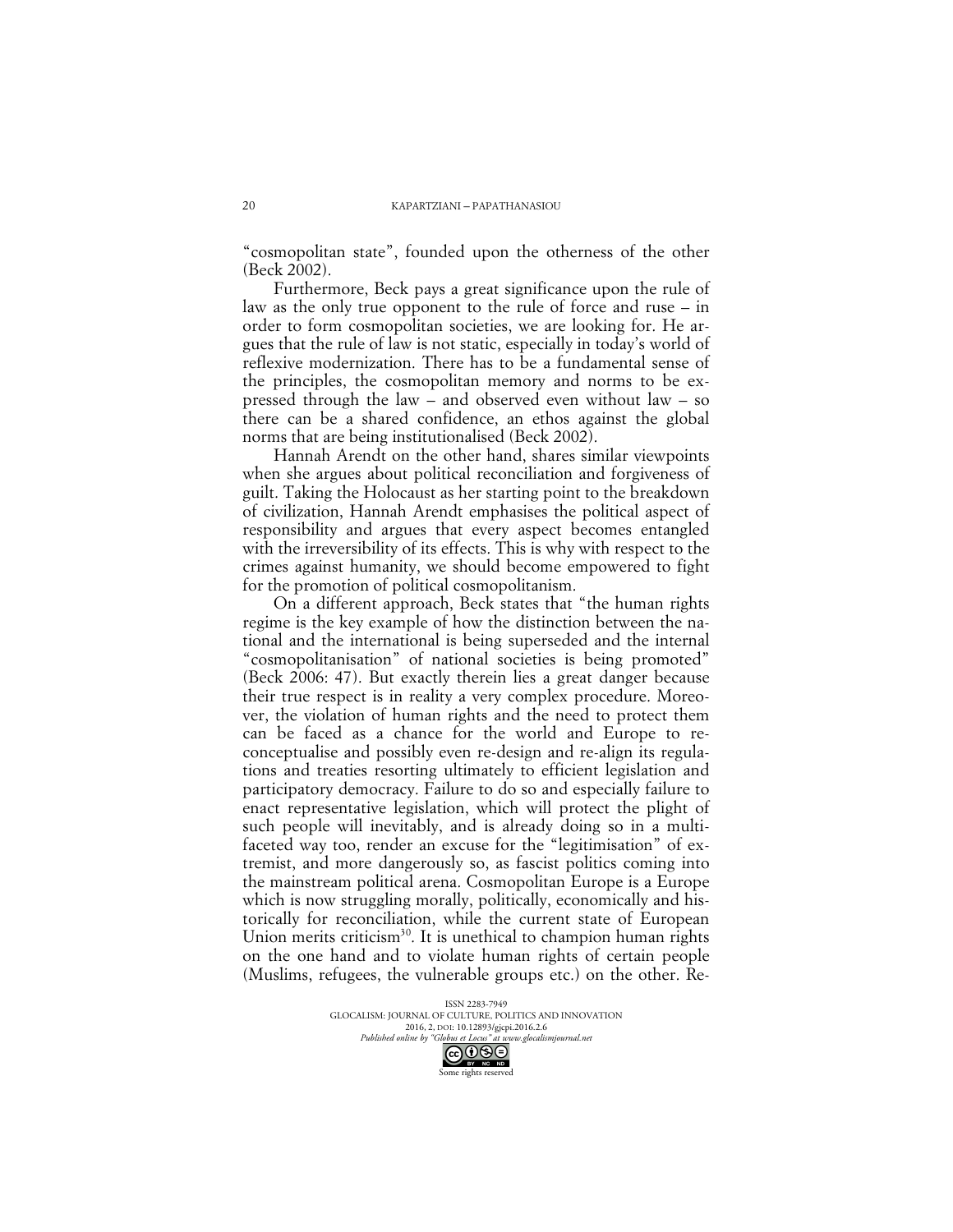specting others in their differences and helping them in their hour of need means "acknowledging them as members of the same human species not of some other inferior human-like species or as second class citizens" (Beck 2006: 53).

Realistic cosmopolitanism pre-supposes a universal minimum in both ethics and politics as well as in the regulations and possible treaties that need to be applied; last but not least, public awareness and behaviour too. Beck says that "we can speak of cosmopolitan common sense when we have good reason to believe that a majority of human beings would be willing to defend these minimum universalist norms wherever they have force, if called upon to do so".

Europe had in the past and has to a great extent in subsequent years, already taken a great step (there is still a long way to go though) towards the institutionalisation of cosmopolitanism. The common market, the creation of a common currency, the common policy making in domestic and foreign affairs, the European legal system and the actual implementation of the treaties were not confined to the level of the nation state, but in a supranational level, where it would be possible to forge such a "cosmopolitan look".

### CONCLUSIONS

The very recent and indeed very unfortunate EU practice and the omissions regarding the refugee crisis not only constitute a significant breach on the democratic continuity towards a greater and all-encompassing cosmopolitan vision, but also equate to a breach of international law. The EU seems to be paralyzed, instead of going forward, it is moving backwards, when "disagreements, blame games, deepening crisis of the legitimacy of European institutions" emerge. "By choosing to sidestep the customary consensus-based decision-making system, especially on such a difficult issue, Brussels catalysed a firestorm of reactions – particularly among Eastern Member States – widening a schism that goes to the very heart of the trust that Member States and the European Commission must maintain if they are to reach agreement on longer-term solutions on this and other difficult issues" (Papademetriou 2015). It seems that political decisions are relin-

> ISSN 2283-7949 GLOCALISM: JOURNAL OF CULTURE, POLITICS AND INNOVATION 2016, 2, DOI: 10.12893/gjcpi.2016.2.6<br>nline by "Globus et Locus" at www.glocalismiournal net *Published online by "Globus et Locus" at www.glocalismigues*

Some rights reserved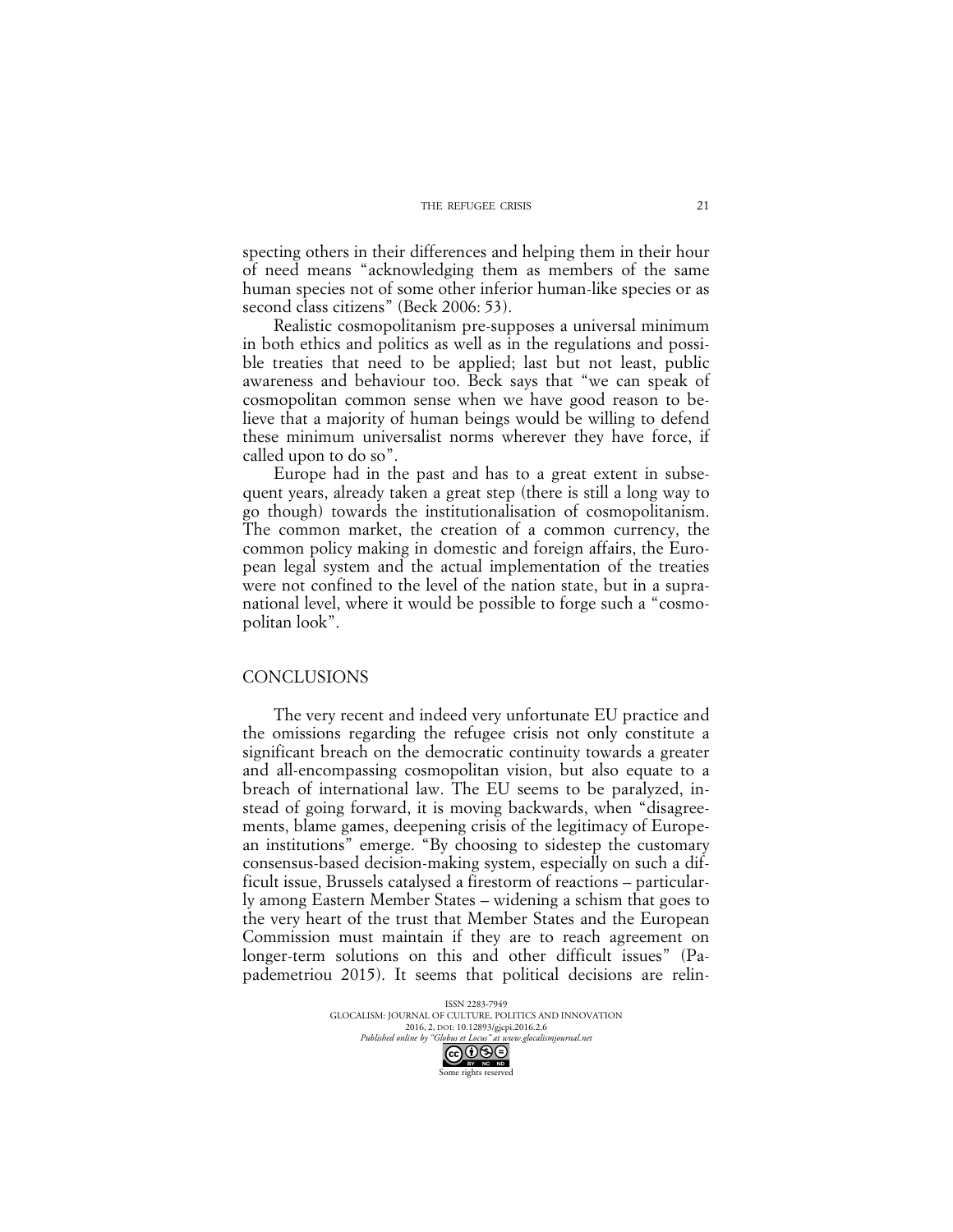quishing control to a supra-federal level of power centres with agglomerated wealth.

The vision as seen by many citizens across Europe today is in line with a new and rotten Europe that is intentionally overriding and ignoring law, legality, civil rights, contradicting the political will of people as expressed through the democratic process, elections and everyday life<sup>31</sup>. It is governed by corporation style management with a focus on harsh austerity and social exclusion hence creating swathes of unemployed and increasing poverty at an alarming rate throughout the continent<sup>32</sup>. This is definitely not the EU that was envisaged and this is definitely not the Europe that would tolerate a mass influx of refugees. Therefore, Europe needs to find its way out of deep-lying crises by developing a model of cosmopolitan solidarity, which is built upon the transnational extension and further development of moral integration within the nation state (Strydom 2012). Cosmopolitanism as a morally shaped cultural model is required that can do justice to real social plurality as it exists in contemporary Europe. Such a cultural model must be accompanied by constitutionalisation in a double sense, as the meaningful extension of rights to new domains, i.e. social and environmental rights, and as the extension of democratisation on the transnational level (O'Mahony 2014).

Every European needs to understand that Europe as a vision can only be truly realised only via a conduit of cosmopolitan unity and through the acceptance, recognition and reconciliation of many national and regional histories and narratives. The embedding of European citizens in the drafting, presentation and implementation of European legislation and their lifelong education in accordance with eternal European values of humanity is of great priority. In other words, the remote ideals of EU and institutions should come closer to people of Europe in order for the EU to be an effective democratic union. Cosmopolitan Europe does not mean the extinction, deportation and violation of the rights of immigrants, refugees and of human beings; much in the same way as the peace agreed in Westphalia did not mean the extirpation of different religions. "On the contrary, it ensured that the principal of national, cultural, ethnic and religious toleration are institutionally anchored, preserved and guaranteed" (Beck 2006: 76). After all, according to Beck, "only a non-anthropological, antiontological , radically open and in other words a politically prag-

> ISSN 2283-7949 GLOCALISM: JOURNAL OF CULTURE, POLITICS AND INNOVATION 2016, 2, DOI: 10.12893/gjcpi.2016.2.6<br>nline by "Globus et Locus" at www.glocalismiournal net *Published online by "Globus et Locus" at www.glocalismigues*

Some rights reserved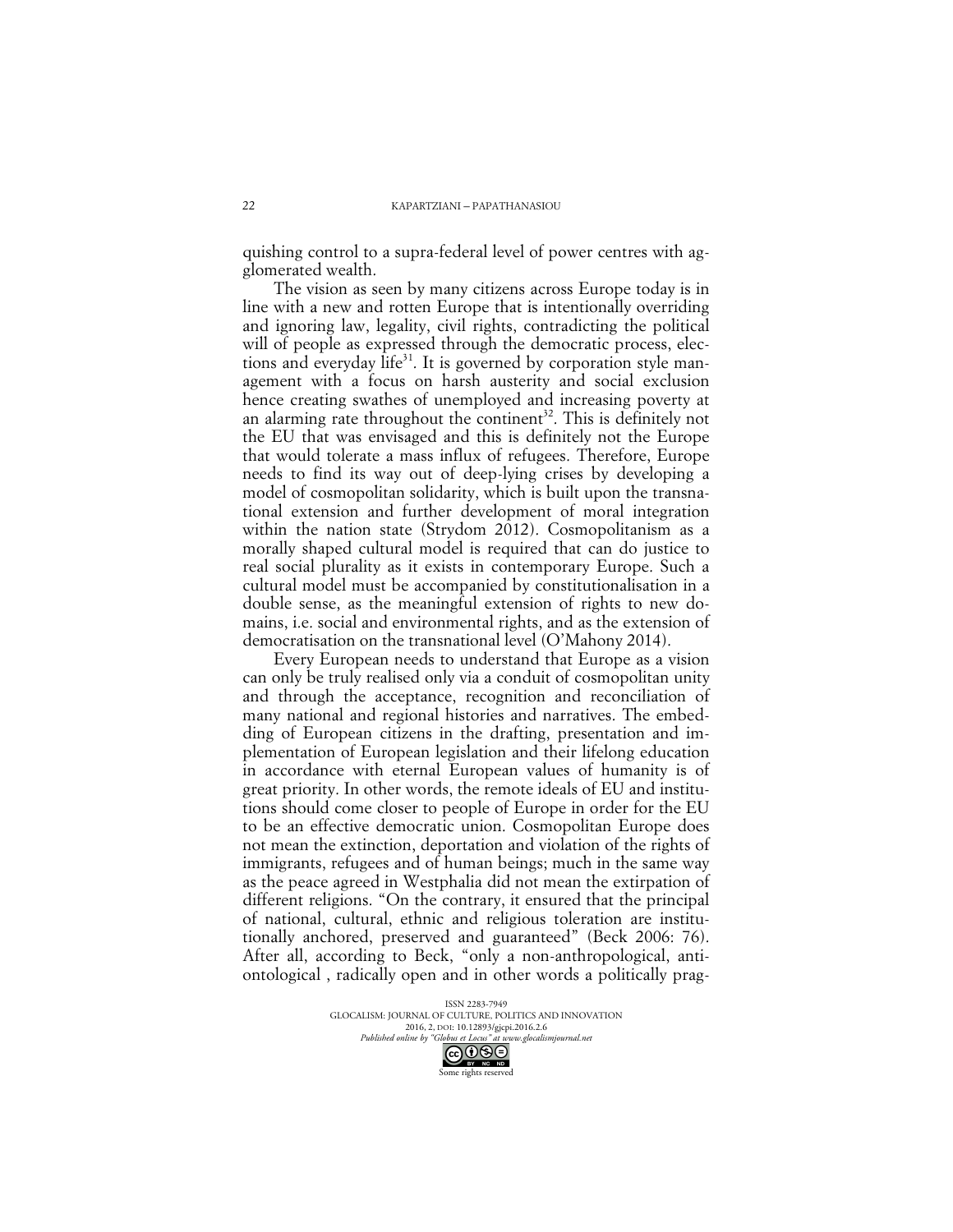matic, image of humanity and culture deserves the label 'European'" (Beck 2006: 176).

However, it should be once more pointed out that the long term goal of Europe – if it wishes to benefit from the refugees that will stay in its soil – is an efficient multi-disciplinary integration. It is of great significance to apply this knowledge to today's Europe, to today's governance and to embody this very philosophy into our everyday lives and actions.

#### NOTES

<sup>1</sup> World Bank 2011 World Development Report 2011: Conflict, Security and development. Available at http://go.worldbank.org/UCTHLNS530 [Last accessed 5 February 2013].

<sup>2</sup> "New Wars are the wars of the era of globalisation. Typically, they take place in areas where authoritarian states have been greatly weakened as a consequence of opening up to the rest of the world. In such contexts, the distinction between state and non-state, public and private, external and internal, economic and political, and even war and peace are breaking down. Moreover, the breakdown of these binary distinctions is both a cause and a consequence of violence" (Caldor 2013).

...promoting and encouraging respect for human rights and for fundamental freedoms for all without distinction as to race, sex, language, or religion", and member states pledge to undertake "joint and separate action" to protect these rights" (United Nations Charter: Chapter IX. United Nations. Retrieved 18 November 2013).

<sup>4</sup> UK's view on the 1951 Convention illustrates the actual approach on the agreement: "The UK has a great deal of difficulty with the 1951 Convention. In 1951 no-one anticipated that the process of refugee determination would become institutionalised. It was not foreseen that there would be a requirement of due process by virtue of which the claimant would have a right, expectation or entitlement to advice and legal representation. Further, decision makers would be required to understand the situation in the claimant's country of origin and to come up with a reasoned decision which applied the law to the facts and made a determination on, amongst other things, the individual's credibility. That is something which has clearly changed. The drafters of the 1951 Convention did not consider that decision-making would be anything but discretionary by an enlightened administration but without their being hampered by the requirements of due process as we understand them" (Chatam House, *The Refugee Convention: Why not scrap it?*).

<sup>5</sup> Towards a Comprehensive European Migration Policy: 20 years of EU Action, as of 4.3.2015: http://europa.eu/rapid/press-release\_MEMO-15-4544\_en.htm

<sup>6</sup> The Common European Asylum System (CEAS) entails also the European Asylum Support Office (Regulation 439/2010) in order to provide adequate support to the relevant services of the Member States responsible for implementing this Regulation. In particular, EASO should provide solidarity measures, such as the Asylum Intervention Pool with asylum support teams, to assist those Member States which are faced with particular pressure and where applicants for international protection ("applicants") cannot benefit from adequate standards, in particular as regards reception and protection. Relocation is a further solidarity tool aimed at transferring recognized refugees from overburdened Member States, while the Temporary Protection Directive is an exceptional measure to provide displaced persons, with immediate and temporary protection in situations of mass influx. The Common European Asylum System also relies on instruments and tools which operate in

> ISSN 2283-7949 GLOCALISM: JOURNAL OF CULTURE, POLITICS AND INNOVATION 2016, 2, DOI: 10.12893/gjcpi.2016.2.6<br>nline by "Globus et Locus" at www.glocalismiournal.net *Published online by "Globus et Locus" at www.glocalismjournal.net*

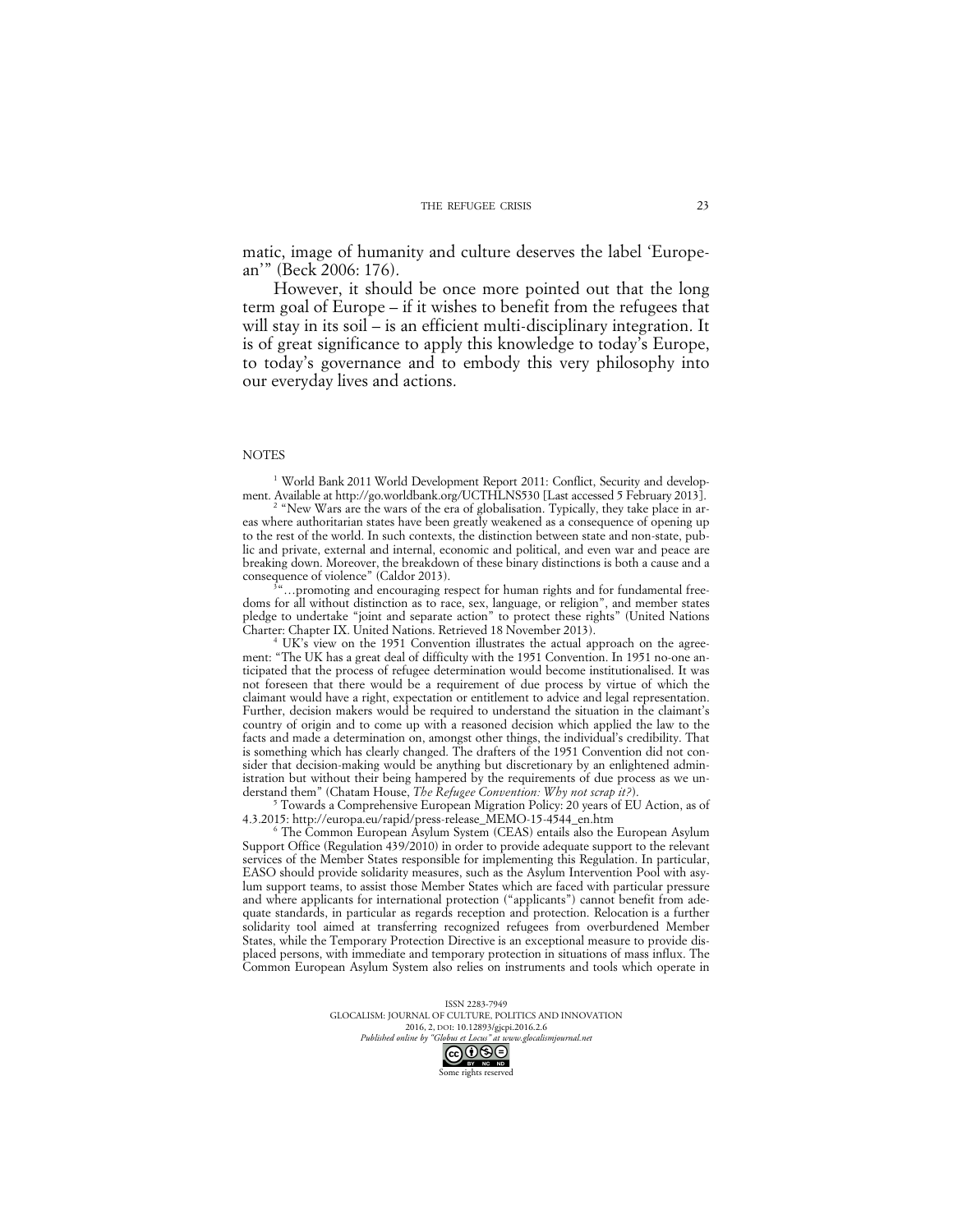the external dimension, notably Resettlement: which offers protection seekers an opportunity to reach the EU in a safe and orderly manner, and Regional Development and Protection Programmes: which aim at strengthening protection capacities of partner countries.

A common area of protection and solidarity was introduced, in accordance with Article 78 of the Treaty on the Functioning of the European Union (TFEU): "1. The Union shall develop a common policy on asylum, subsidiary protection and temporary protection with a view to offering appropriate status to any third-country national requiring international protection and ensuring compliance with the principle of non-refoulement. This policy must be in accordance with the Geneva Convention of 28 July 1951 and the Protocol of 31 January 1967 relating to the status of refugees, and other relevant treaties… 3. In the event of one or more Member States being confronted by an emergency situation characterised by a sudden inflow of nationals of third countries, the Council, on a proposal from the Commission, may adopt provisional measures for the benefit of the Member State(s) concerned. It shall act after consulting the European Parliament".

<sup>8</sup> "The EURODAC an EU-wide database of asylum-seekers' and irregular migrants' fingerprints, contains information on three "categories" of person: Category 1: applicants for international protection; Category 2: persons apprehended crossing a border irregularly; Category 3: persons found illegally present in a Member State", Fingerprinting by force: secret discussions on "systematic identification" of migrants and asylum seekers, Including "fingerprinting [with] the use of a proportionate degree of coercion" on "vulnerable persons, such as minors or pregnant women, Statewatch on 10.3.2015; "The revised Regulation as of 2015 extends the data storage of asylum seekers to 10 years and data of the "illegals" from 2 years to 1.5 and gives access not only to immigration authorities but also to Europol and public prosecutors. The stigmatization and assimilation of asylum seekers with criminals is a violation of the human and the data protection rights", Eurodac fingerprint database under fire by human rights activists, A. Dernbach on 15.7.2015; http://www.euractiv.com/section/justice-home-affairs/news/eurodac-fingerprint-databaseunder-fire-by-human-rights-activists.

<sup>9</sup> Communication from the Commission to the European Parliament and the Council, Stronger and Smarter Information Systems for Borders and Security, COM(2016) 205 final.

"Information-exchange framework designed to improve the management of Europe's external borders. It aims to support Member States by increasing their situational awareness and reaction capability in combating cross-border crime, tackling irregular migration and preventing loss of migrant lives at sea. The backbone of Eurosur is a network of National Coordination Centres (NCCs); http://frontex.europa.eu/intelligence/eurosur/

<sup>11</sup> "Almost every corner of Europe felt it was saddled with a disproportionate burden: from frontline states such as Italy and Greece (and later, countries along the Western Balkan route) that were overwhelmed by immediate arrivals, to wealthier nations such as Germany and Sweden that found themselves responsible for massively disproportionate intakes of refugees, to Central and Eastern European states with scant histories of immigration that faced the prospect of integrating Muslim refugees for the first time. The gulf between Member States had never seemed wider" (Papademetriou 2015).

12 I.e. *Handbook on European law relating to asylum, borders and immigration*, European Union Agency for fundamental rights: http://fra.europa.eu/en/publication/2013/ handbook-european-law-relating-asylum-borders-and-immigration; *Protecting Migrants Under the European Convention on Human Rights and the European Social Charter*, Council of Europe, 2013: http://www.coe.int/t/democracy/migration/Source/migration/ ProtectingMigrantsECHR\_ESCWeb.pdf

<sup>13</sup> Http://www.theguardian.com/world/2016/jan/30/fears-for-missing-child-refugees <sup>14</sup> Greek Ombudsman statement on 30.3.2016: http://www.synigoros.gr/resources/ dt-asynodeytoi-anilikoi-3032016.pdf

<sup>15</sup> Case M.S.S. vs. Belgium and Greece, ECHR 30696/09, 21/1/2011.

ISSN 2283-7949 GLOCALISM: JOURNAL OF CULTURE, POLITICS AND INNOVATION 2016, 2, DOI: 10.12893/gjcpi.2016.2.6<br>nline by "Globus et Locus" at www.elocalismiournal.net

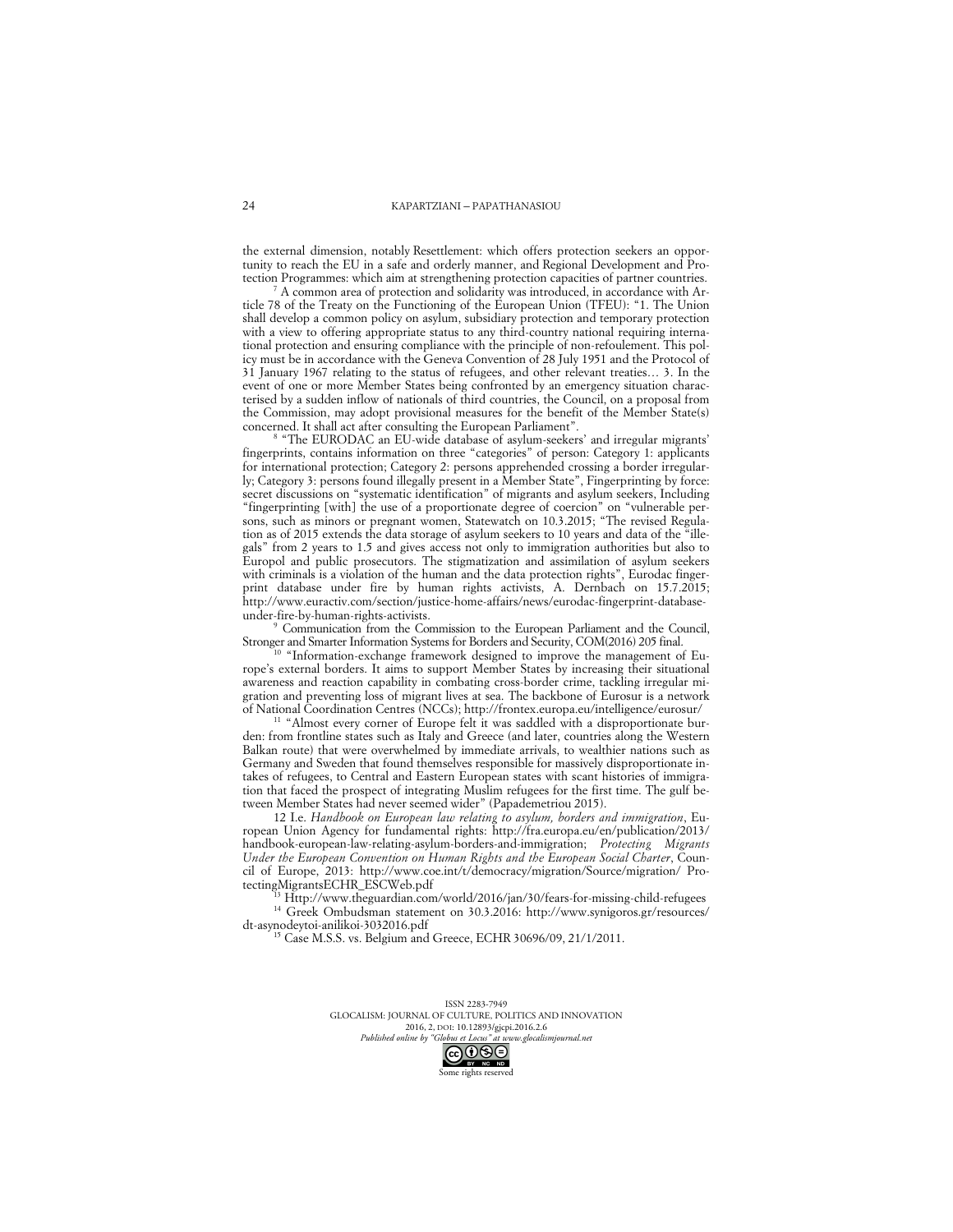<sup>16</sup> Convention on the Rights of the child; CRC Committee, General Comment No. 6 (2005), The Treatment of Unaccompanied and Separated Children Outside their Country of Origin, UN Doc. CRC/GC/2005/6, 1 September 2005, par. 61

Greek Refugee Council, Comments on the Law 4375/2016: http://www.gcr.gr/ index.php/el/news/press-releases-announcements/item/551-oi-paratiriseis-tou-esp-epi-tounomou-4375-2016.

<sup>18</sup> Angela Merkel Calls for European Unity to Address Migrant Influx, New York Times as of 31.8.2015: http://www.nytimes.com/2015/09/01/world/europe/germany-migrantsmerkel.html? $r=0$ 

<sup>19</sup> The Suppliants by Aeschylus: http://classics.mit.edu/Aeschylus/suppliant.html

<sup>20</sup> "Like her I wail and wail in soft Ionian tones, and as she wastes, even so wastes my soft cheek, once ripe with Nilus' suns. And all my heart dissolves in utter woe, Sad Flowers of grief I cull. Fleeing from Kinsmen's love unmerciful –Yea, from the clutching hands, the wanton creed, I sped across the waves, from Egypt land of cloud".

<sup>21</sup> [strophe (verse)] 8 "Yet if this may not be, We, the dark race sun-smitten, we Will speed with suppliant wands To Zeus who rules below, with hospitable hands Who welcomes all the dead from all the lands: Yea, by our own hands strangled, we will go, Spurned by Olympian gods, unto the gods below!".

 $^{22}$  Antistrophe 7: "To grant that I too without stain The shelter of thy purity may gain!".

<sup>23</sup> Http://classics.mit.edu/Aeschylus/suppliant.html

<sup>24</sup> "DANAUS: With one assent the Argives sake their will, And, hearing, my old heart took youthful cheer. The very sky was thrilled when high in air, The concourse raised right hands and swore their oath: Free shall the maidens sojourn in this land. Unhurried, unspoiled by mortal weight. A ruthless monster, fed on human doom. Such things the Argive people heard, and straight, Without proclaim of herald, gave assent: Yea, in full conclave, the Pelasgian folk Heard persuasive pleas, and Zeus through them resolved" (http://classics.mit.edu/Aeschylus/suppliant.html).

<sup>25</sup> "Guests: But ye, O maids, with our attendants true, Pass hence with trust into the fenced town, Ringed with a wide confine of guarding towers. Therein are many dwellings for such" (http://classics.mit.edu/Aeschylus/suppliant.html).

<sup>26</sup> "When groups migrate, they recompose in new settings, they reconstruct their histories and their ethnic concepts. In this way, the ethnic in the group context is endowed with a non-localised, harder to define quality, which ethnographic praxis needs to tune into..." (Binder and Tosic 2005).

"Conventional wisdom holds that the EU is not a state, even though it has increasingly acquired many of the functions and trapping of one. Instead it is defined as an unfinished project, an evolving entity or network of networks" (Shore).

<sup>28</sup> Http://www.iep.utm.edu/arendt/Arendt

<sup>29</sup> "When the constitution in every state is republican and when the international law of free states has a federal form, then a third domain of right, the right to hospitality, can be added to them"(Beck 2006: 46).

"f.e In the Migration Apparatus, political Antropologist Gregory Feldman goes a step further by turning the spotlight onto the migration mechanisms of the EU itself in order to understand how they work within the global political and economy order (…) he is also concerned with modernity's destruction of direct social connections. His book explores the functioning of apparatus in which the re are no connections between the thousands who implement EU policies or between these officials and those they police" (Feldman 2012).

<sup>31</sup> "In Lesbos island there were a strong and active civil society network engaged in supporting and caring for undocumented border crossers" (Trubeta 2015).

 $32 \text{ J}$ . Habermas addressed the question of how to overcome the existing crisis of European integration. According to Habermas, this crisis is a result of "mutual distrust". European citizens "lack any sense of mutual political belonging… and the member states are as far away as ever from pursuing a common project" (Habermas 2006: 84).

> ISSN 2283-7949 GLOCALISM: JOURNAL OF CULTURE, POLITICS AND INNOVATION 2016, 2, DOI: 10.12893/gjcpi.2016.2.6<br>nline by "Globus et Locus" at www.glocalismiournal.net

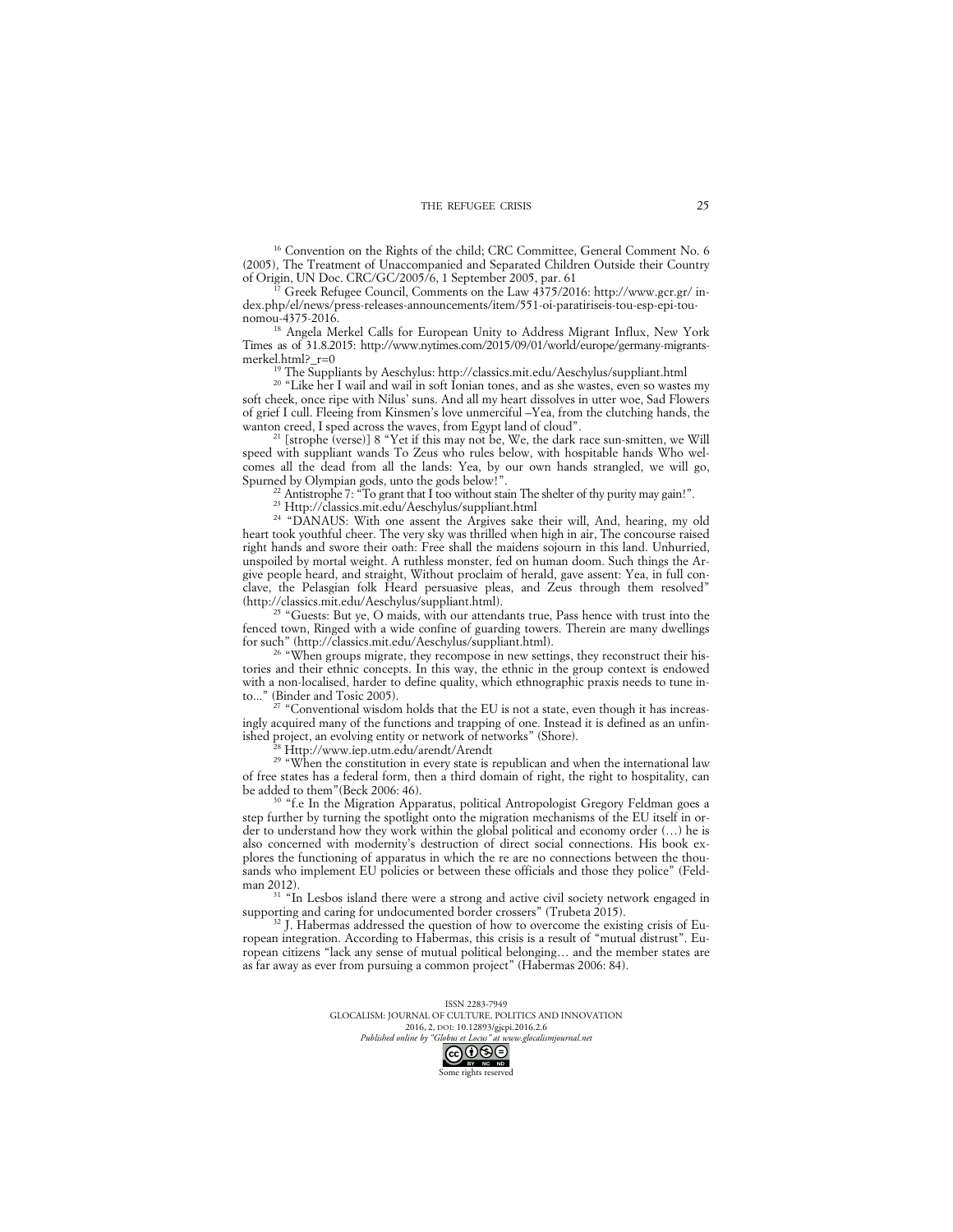REFERENCES

M. Albrow (1996), *The Global Age* (Cambridge: Polity Press).

H. Arendt, G. Agamben, E.Traverso E (2015), *We refugees*, in "The Menorah Journal", published in Greece by eikostos protos aionas.

U. Beck (2002), *The Terrorist Threat, World Risk Society Revisited*, in "Theory, Culture & Society", vol. 19 (4), pp. 39-55.

U. Beck (2002), *The Cosmopolitan Society and Its Enemies*, in "Theory, Culture & Society", vol. 19 (1-2), pp. 17-44.

U. Beck (2006), *The Cosmopolitan Vision* (Cambridge: Polity press).

S. Binder and J. Tosic (2005), *Refugees as a Particular form of Transnational Migrations and Social Transformations: Socio-anthropological and Gender Aspects*, in "Current Sociology", vol. 53(4), pp. 607-624.

M. Caldor (2013), *In Defence of New Wars*, in "Stability: International Journal of Security and Development", 2 (1), Art. 4: http://doi.org/10.5334/sta.at

M. Caldor (2012), *The new peace: A lecture by Mary Caldor*, published on 28.11.2012 at World Peace Foundation, The Fletcher School.

M. Van Creveld (1991), *The transformation of war* (New York: The Free Press).

M. Duffield (2001), *Global governance and the new wars: The merging of development and security* (London: Zed Books).

E. Eppler (2002), *Vom Gewaktmärkte zum Gewaltmarkt?* (Frankfurt am Main: Suhrkamp Verlag).

G. Feldman (2012), *The Migration Apparatus: Security, labor and policymaking in the European* (Union, Standford University Press).

H. Gray (1997), *Post-modern war: The new politics of conflict* (London: Routledge).

H. Grotius (2005) [1625], *The Rights of war and Peace* (Indianapolis).

J. Habermas (2006), *Times of Transition* (Cambridge: Polity Press), p. 36.

C.H. Hamill (1917), *War and Law*, in "Michigan law Review", vol. 16, No. 1, pp. 1-19.

F. Hoffman (2007), *Conflict in the 21st century; The rise of hybrid wars* (Arlington Virginia: Potomac Institute for Policy Studies).

K.J. Holsti 1996, *The state, war and the state of war (*Cambridge: University Press).

J. Huysmans (2000), *The European Union and the Securitization of Migration*, in "Journal of Common Market Studies", Issue 5, vol. 38.

M. Kaldor (2012), *New and old wars: Organised violence in a global era*, 3rd ed. (Cambridge: Polity Press).

C. Kaunert and S. Leonard (2012), *The European Union asylum policy after the treaty of Lisbon and the Stockholm programme: towards supranational governance in a common area of protection*, in "Refugee Survey Quarterly", vol. 31, pp. 7-13.

P. O'Mahony (2014), *Europe, crisis and Critique*, in "European Journal of Social Theory", vol. 17 (3), pp. 238-257.

V. Mitsilegas (2012), *Immigration Control in an Era of Globalization: Deflecting Foreigners, Weakening Citizens, and Strengthening the State*, in "Indiana Journal of Global Legal Studies", vol. 19 (1), pp. 3-60.

H. Munkler (2005), *The new wars* (Cambridge: Polity Press).

D. Papademetriou (2015), *Migration Crisis Test European Consensus and Governance*, in "Migration Policy Institute", Issue 1, Top 10 of 2015.

J. Parkin (2013), *The Criminalisation of Migration in Europe A State-of-the-Art of the Academic Literature and Research*, CEPS Paper in Liberty and Security in Europe, no. 61.

J. Rawls (1971), *A Theory of Justic*e (Cambridge, MA: Harvard University Press).

R. Robertson (1992), *Globalization: Social Theory and Global Culture* (London: Sage).

C. Shore, *Whither European Citizenship? Eros and Civilization Revisited*, in "European Journal of Social Theory", vol. 7 (1), pp. 27-44.

R. Smith (2005), *The Utility of Force* (London: Alfred A. Knopf).

ISSN 2283-7949 GLOCALISM: JOURNAL OF CULTURE, POLITICS AND INNOVATION 2016, 2, DOI: 10.12893/gjcpi.2016.2.6<br>nline by "Globus et Locus" at www.glocalismiournal.net